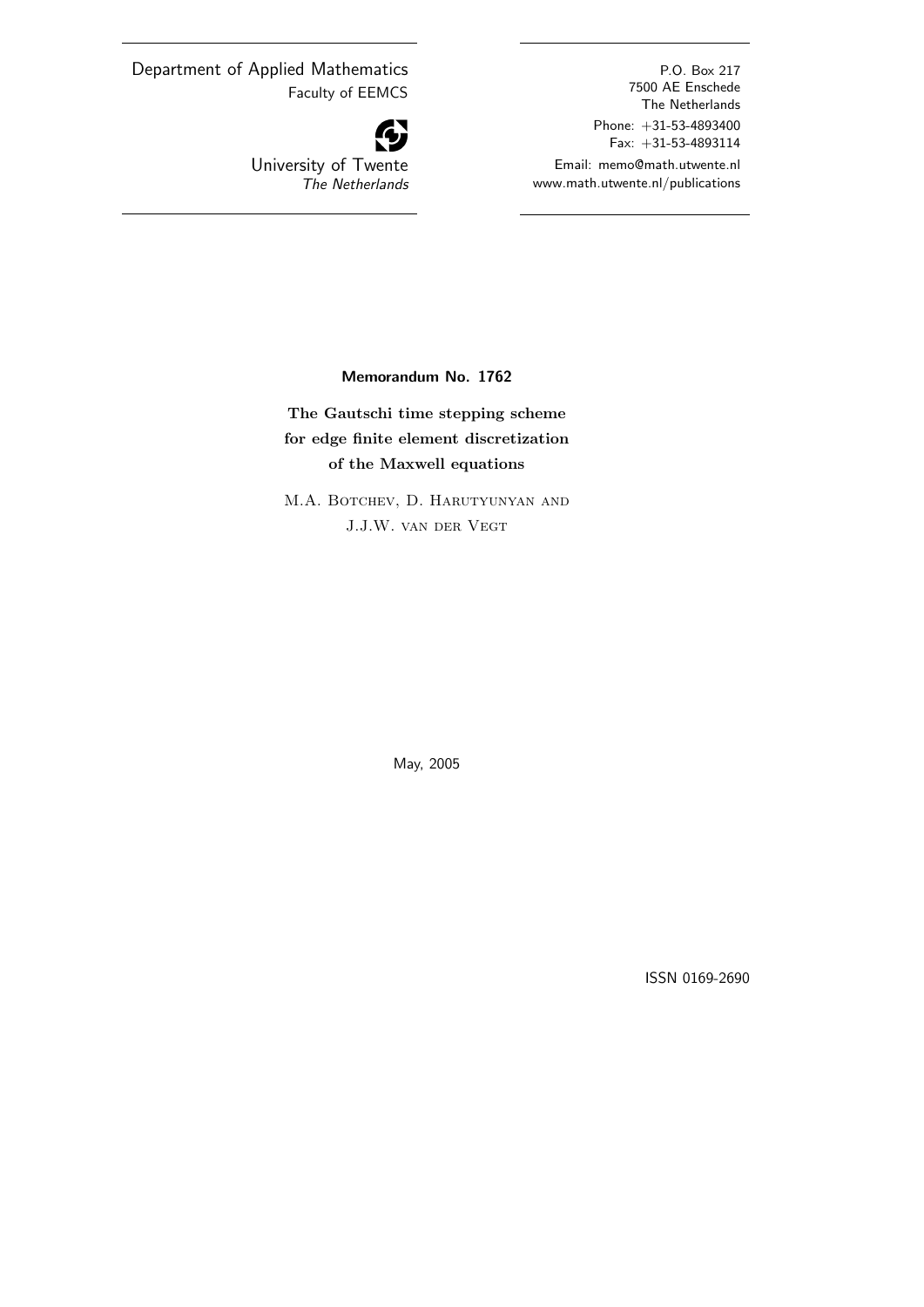# **The Gautschi time stepping scheme for edge finite element discretization of the Maxwell equations**

M.A. Botchev<sup>a,\*,1</sup>, D. Harutyunyan<sup>a,2</sup>, J.J.W. van der Vegt<sup>a,1</sup>

<sup>a</sup>*Department of Applied Mathematics, University of Twente, P.O. Box 217, 7500 AE Enschede, The Netherlands, [m.a.botchev, d.harutyunyan, j.j.w.vandervegt]@math.utwente.nl.*

# **Abstract**

For the time integration of edge finite element discretizations of the three-dimensional Maxwell equations, we consider the Gautschi cosine scheme where the action of the matrix function is approximated by a Krylov subspace method. First, for the spacediscretized edge finite element Maxwell equations, the dispersion error of this scheme is analyzed in detail and compared to that of two conventional schemes. Second, we show that the scheme can be implemented in such a way that a higher accuracy can be achieved within less computational time (as compared to other implicit schemes). Although the new scheme is unconditionally stable, it is explicit in structure: as an explicit scheme, it requires only the solution of linear systems with the mass matrix.

*Key words:* Maxwell equations, Gautschi cosine scheme, dispersion analysis, edge elements, staggered leap frog scheme. *MSC:* 35Q60, 78M10, 65M12, 37M15, 15A15

# **1 Introduction**

This paper deals with the numerical solution of the time dependent Maxwell equations. In particular, we are interested in time integration of the threedimensional Maxwell equations discretized in space by Nedelec's edge finite

*Preprint submitted to Journal of Computational Physics 20 May 2005*

<sup>∗</sup> Corresponding author.

<sup>&</sup>lt;sup>1</sup> This research was supported by the Dutch government through the national program BSIK: knowledge and research capacity, in the ICT project BRICKS (http://www.bsik-bricks.nl), theme MSV1.

<sup>2</sup> Supported by NWO (Netherlands Organization for Scientific Research).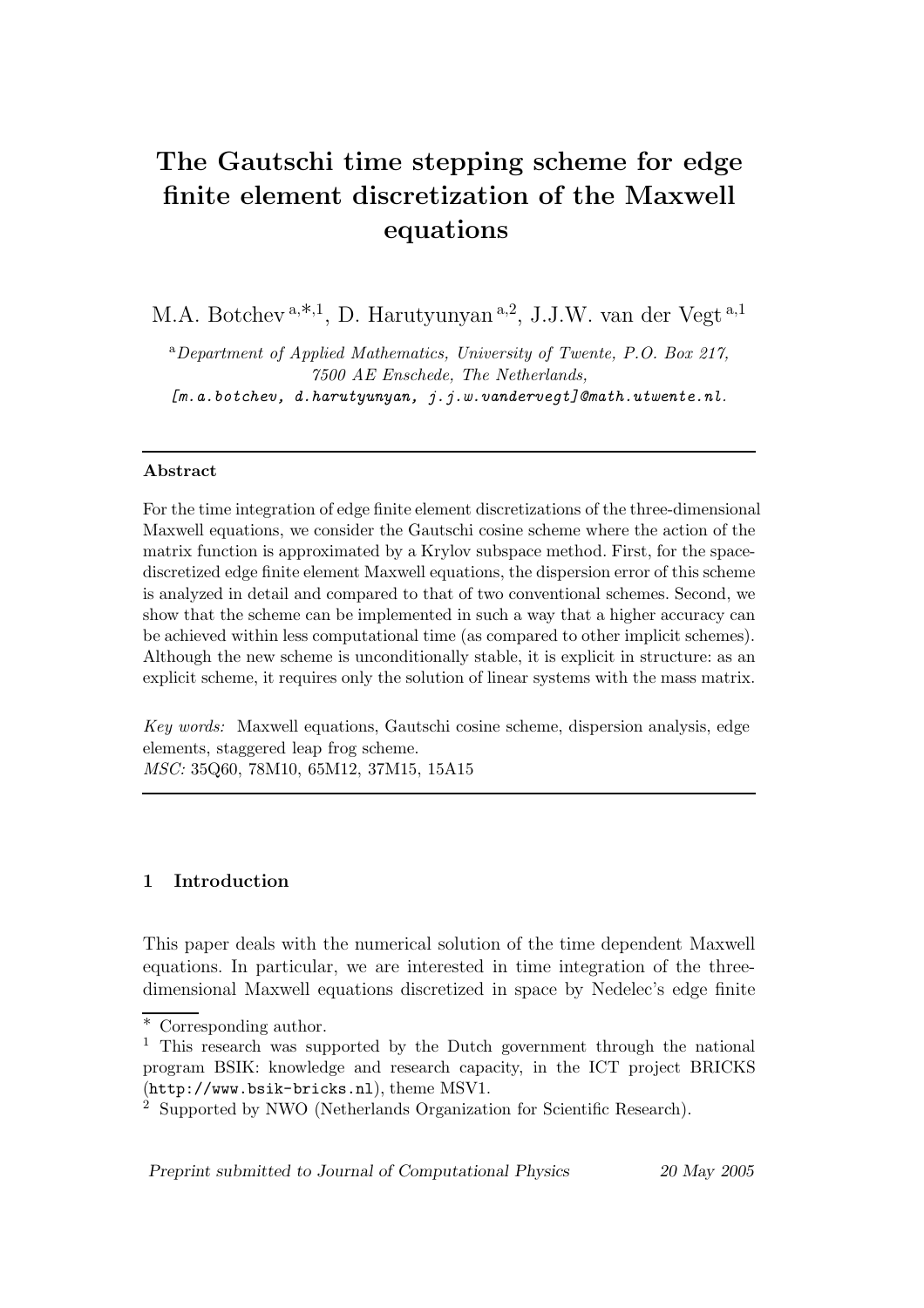elements [19,20]. Nedelec's edge and face elements have a number of attractive properties (as e.g. automatic satisfaction of the proper continuity requirements across the boundaries between different materials) and are a standard tool in the numerical treatment of the Maxwell equations [18]. We emphasize, however, that the time integration techniques presented in this paper are applicable to any space-discretized second order wave equation(s).

Many time stepping schemes exist for the time integration of the spacediscretized Maxwell equations [31,8,17,15,16,3,13]. Often the time step in these schemes is restricted either due to stability restrictions or accuracy requirements, e.g. to resolve the waves. In practice, however, one often would like to have a step size free from stability restrictions since on nonuniform finite element meshes or in inhomogeneous media this restriction can be much more stringent than the wave resolution requirements. The need for better stability motivated the creation of a number of unconditionally stable schemes which proved successful in the finite element framework [8,17]. Stable time stepping schemes for the Maxwell equations have been also of importance in connection with finite difference spatial discretizations [15,16,3,13]. A scheme proposed by Gautschi [7] has recently received attention in the literature for the solution of second order highly oscillatory ODE's [12,11]. This scheme contains a matrix function, is exact for linear equations with constant inhomogeneity and thus unconditionally stable. In each time step the product of a matrix function with a given vector can be computed by Krylov subspace methods [27,4,14,22,5,10,6,12,26]. The time error of the scheme is of second order uniformly in the frequencies [11] and this allows to choose time steps larger than the smallest wave length.

In this paper we show that, using Krylov subspace techniques, the Gautschi cosine scheme can be efficiently implemented for the three-dimensional Maxwell equations discretized in space by edge elements. This yields a Gautschi-Krylov cosine scheme which proves to be very competitive, in terms of accuracy and CPU time, as compared to other implicit time-stable schemes for the time integration of the Maxwell equations.

Attractive properties of the new schemes are confirmed by a dispersion analysis done for the edge finite elements. For comparison purposes, the dispersion analysis is also presented for two other schemes, the conventional time-explicit leap-frog scheme and an unconditionally stable scheme of Lee, Lee and Cangellaris (in the sequel, the LLC scheme) [8,17].

To achieve high computational efficiency, it is crucial for the new Gautschi-Krylov scheme to properly choose the Krylov subspace dimension every time the action of the matrix function is computed. We propose a new simple strategy for controlling the Krylov subspace dimension.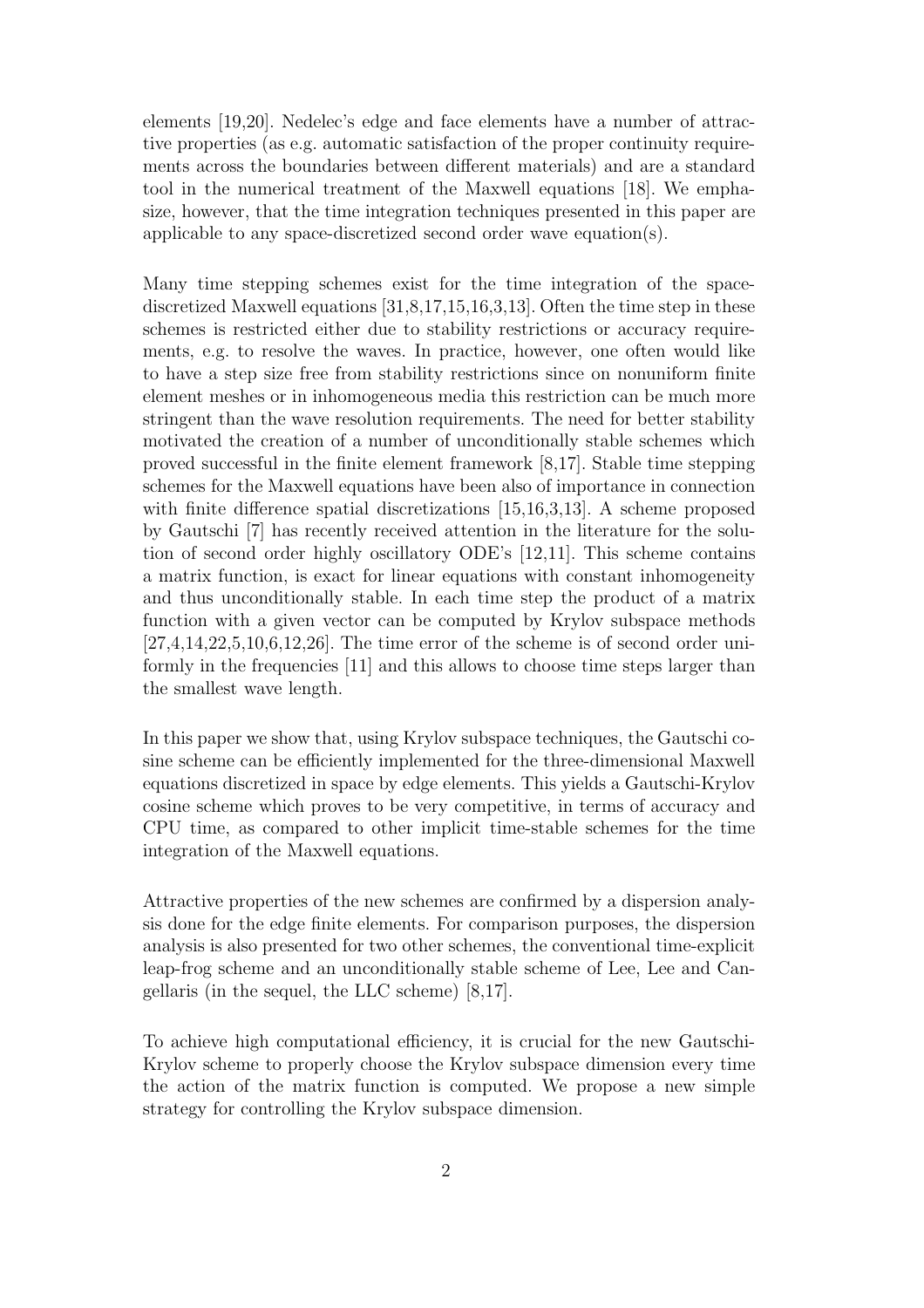The paper is organized as follows: Section 2 presents the Maxwell equations and their weak formulation, in Section 3 the Gautschi cosine scheme and two other time stepping schemes are described, dispersion errors of the three schemes are investigated in Section 4, and finally in the last section we demonstrate numerical results of a comparison of the schemes.

## **2 Maxwell equations**

Consider the time-dependent Maxwell equations on a bounded domain  $\Omega \subset$  $\mathbb{R}^3$ :

$$
\partial_t \mathbf{D}_s = \nabla \times \mathbf{H}_s - \mathbf{J}_s,\tag{2.1}
$$

$$
\partial_t \mathbf{B}_s = -\nabla \times \mathbf{E}_s,\tag{2.2}
$$

$$
\nabla \cdot \boldsymbol{D}_s = \rho_s,\tag{2.3}
$$

$$
\nabla \cdot \boldsymbol{B}_s = 0,\tag{2.4}
$$

where  $\mathbf{E}_s$  and  $\mathbf{H}_s$  ( $\mathbf{D}_s$  and  $\mathbf{B}_s$ ) are electric and magnetic fields (respectively, the electric and the magnetic flux densities). Furthermore,  $J_s$  and  $\rho_s$  denote respectively the electric current and charge density (the latter is a space and time dependent function). The subscript s indicates that the SI units are used. Assume that the following boundary and initial conditions are given:

$$
(\boldsymbol{n} \times \boldsymbol{E}_s)|_{\Gamma} = 0, \tag{2.5}
$$

$$
\left. \boldsymbol{E}_{s} \right|_{t_{s}=0} = \bar{\boldsymbol{E}}_{0}, \qquad \left. \boldsymbol{H}_{s} \right|_{t_{s}=0} = \bar{\boldsymbol{H}}_{0}, \tag{2.6}
$$

where *n* is the outwards normal vector to the domain boundary  $\Gamma = \partial \Omega$ . The following constitutive relations hold:

$$
\boldsymbol{D}_s = \epsilon \boldsymbol{E}_s, \quad \boldsymbol{B}_s = \mu \boldsymbol{H}_s,\tag{2.7}
$$

where the dielectric permittivity  $\epsilon (= \epsilon_0 \epsilon_r)$  and the magnetic permeability  $\mu$  (=  $\mu_0\mu_r$ ) are assumed to be space dependent tensors. The free space dielectric permittivity and magnetic permeability are defined by  $\epsilon_0$  and  $\mu_0$ , respectively. The dimensionless tensors  $\epsilon_r$  and  $\mu_r$  are material dependent and called relative permittivity and relative permeability, respectively.

#### 2.1 Dimensionless Maxwell equations

To avoid problems with floating point arithmetic when working with very large numbers, we apply the following space and time scaling:

$$
x = \frac{x_s}{L}, \quad t = \frac{c_0}{L}t_s,\tag{2.8}
$$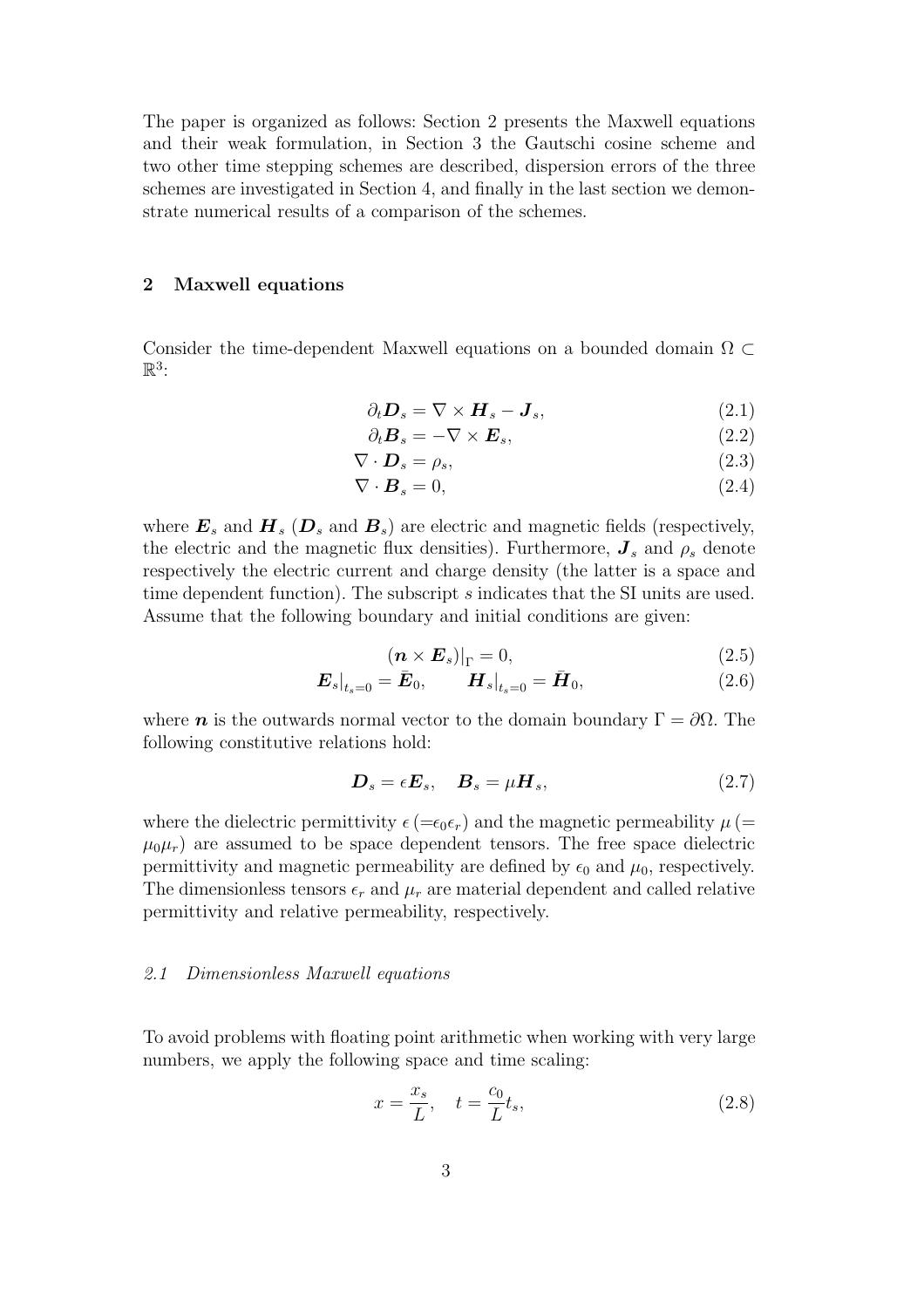where L is a reference length (expressed in meters), and  $c_0 = (\epsilon_0 \mu_0)^{-1/2} \approx$  $3 \cdot 10^8$  m/s is the speed of light in vacuum. The scaling for  $y_s$  and  $z_s$  is done similarly to  $x_s$ . Furthermore, we normalize the fields as

$$
\boldsymbol{E}_s(\mathbf{x}_s, t_s) = \frac{\tilde{H}_0}{Z_0^{-1}} \boldsymbol{E}(\mathbf{x}, t), \quad \boldsymbol{H}_s(\mathbf{x}_s, t_s) = \tilde{H}_0 \boldsymbol{H}(\mathbf{x}, t), \quad \boldsymbol{J}_s(\mathbf{x}_s, t_s) = \frac{\tilde{H}_0}{L} \boldsymbol{J}(\mathbf{x}, t), \tag{2.9}
$$

where  $\mathbf{x}_s = (x_s, y_s, z_s)$ ,  $\mathbf{x} = (x, y, z)$ ,  $Z_0 = \sqrt{\mu_0/\epsilon_0}$  [Ohm] is the free space intrinsic impedance, and  $H_0$  is a reference magnetic field strength [A/m]. Equations  $(2.1),(2.2)$  and constitutive relations  $(2.7)$  written for the scaled quantities yield the following dimensionless Maxwell equations:

$$
\epsilon_r \partial_t \mathbf{E} = \nabla \times \mathbf{H} - \mathbf{J},\tag{2.10}
$$

$$
\mu_r \partial_t \mathbf{H} = -\nabla \times \mathbf{E}.\tag{2.11}
$$

Since the given boundary conditions are homogeneous, the dimensionless normalization leaves them unchanged.

By differentiating  $(2.10)$  in time and taking curl of  $(2.11)$ , we eliminate **H** from the system  $(2.10)$ , $(2.11)$  and obtain a second-order hyperbolic partial differential equation for *E*

$$
\epsilon_r \partial_{tt} \mathbf{E} + \nabla \times (\mu_r^{-1} \nabla \times \mathbf{E}) = -\partial_t \mathbf{J}.
$$
 (2.12)

Using (2.10) we obtain the initial condition for the derivative of *E*:

$$
\partial_t \mathbf{E}(x,0) = \epsilon_r^{-1}(-\mathbf{J}(\mathbf{x},0) + \nabla \times \mathbf{H}(\mathbf{x},0)). \tag{2.13}
$$

## 2.2 Weak formulation and finite element discretization

Defining the space

$$
H_0(\mathrm{curl},\Omega)=\{\boldsymbol{u}\in L_2(\Omega)^3|\; \nabla\times\boldsymbol{u}\in L_2(\Omega)^3,\; (\boldsymbol{n}\times\boldsymbol{u})|_{\Gamma}=0\},
$$

we arrive at the following Galerkin weak formulation of (2.12):

Find  $\mathbf{E} \in H_0(\text{curl}, \Omega)$  such that  $\forall \mathbf{w} \in H_0(\text{curl}, \Omega)$ 

$$
\partial_{tt}(\epsilon_r \mathbf{E}, \mathbf{w}) + (\mu_r^{-1} \nabla \times \mathbf{E}, \nabla \times \mathbf{w}) = -(\partial_t \mathbf{J}, \mathbf{w}). \tag{2.14}
$$

Next, we introduce a tessellation of  $\Omega$  (a hexahedral or tetrahedral mesh) with N internal edges and denote by  $W<sub>h</sub>$  the space of Nedelec's first order edge basis functions:

$$
W_h = \{ \boldsymbol{w}_j(x) \mid \text{all internal edges } j = 1, \ldots, N \},
$$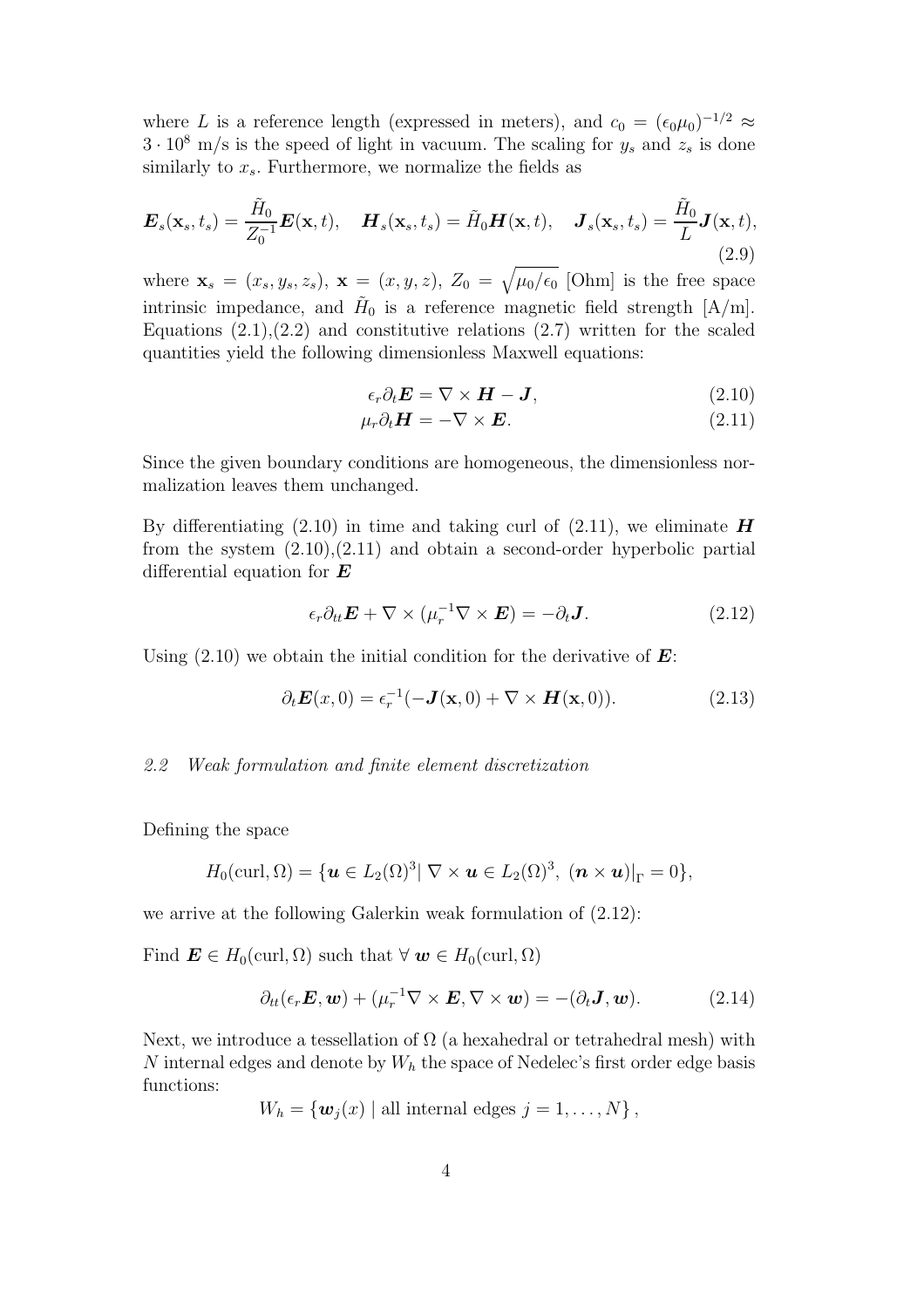where each basis function  $w_i(x)$  is defined with respect to the edge j as a linear polynomial such that [19,18]:

$$
\alpha_i(\boldsymbol{w}_j) \equiv \int_{\text{edge } i} \boldsymbol{w}_j \cdot \boldsymbol{t}_i \, da = \begin{cases} 0, & \text{if } i \neq j, \\ 1, & \text{if } i = j, \end{cases}
$$

where  $\alpha_i(\boldsymbol{w}_i)$  are the degrees of freedom associated with the edges and  $\boldsymbol{t}_i$  is the unit tangent vector along the edge i. The electric field  $\boldsymbol{E}$  is then approximated as

$$
\boldsymbol{E} \approx \boldsymbol{E}_h = \sum_{j=1}^N e_j(t) \boldsymbol{w}_j.
$$

The discretized version of (2.14) then reads:

Find  $\mathbf{E}_h \in W_h$ , such that  $\forall \mathbf{W} \in W_h$ 

$$
\partial_{tt}(\epsilon_r \boldsymbol{E}_h, \boldsymbol{W}) + (\mu_r^{-1} \nabla \times \boldsymbol{E}_h, \nabla \times \boldsymbol{W}) = -(\partial_t \boldsymbol{J}, \boldsymbol{W}). \tag{2.15}
$$

Denoting by  $e(t)$  a vector function with the entries  $e_i(t)$ , we can write (2.15) in a matrix form as a system of ordinary differential equations (ODE's)

$$
M_{\epsilon}e'' + A_{\mu}e = \mathbf{j}(t) \tag{2.16}
$$

with

$$
(M_{\epsilon})_{ij} = (\epsilon_r \mathbf{w}_i, \mathbf{w}_j), (A_{\mu})_{ij} = (\mu_r^{-1} \nabla \times \mathbf{w}_i, \nabla \times \mathbf{w}_j).
$$
 (2.17)

## **3 Time stepping schemes**

In this section the Gautschi cosine time-stepping scheme is presented, along with two other conventional time-stepping schemes which we use for comparison with the Gautschi scheme. The first of the two schemes is the explicit staggered leap frog scheme and the second one is an implicit scheme designed for finite element discretizations of the Maxwell equations [17,8].

#### 3.1 Leap frog scheme

The two-step staggered leap frog scheme for the semidiscrete Maxwell equations (2.16) reads

$$
M_{\epsilon} \frac{e^{n+1} - 2e^n + e^{n-1}}{\tau^2} + A_{\mu} e^n = \boldsymbol{j}^n, \tag{3.1}
$$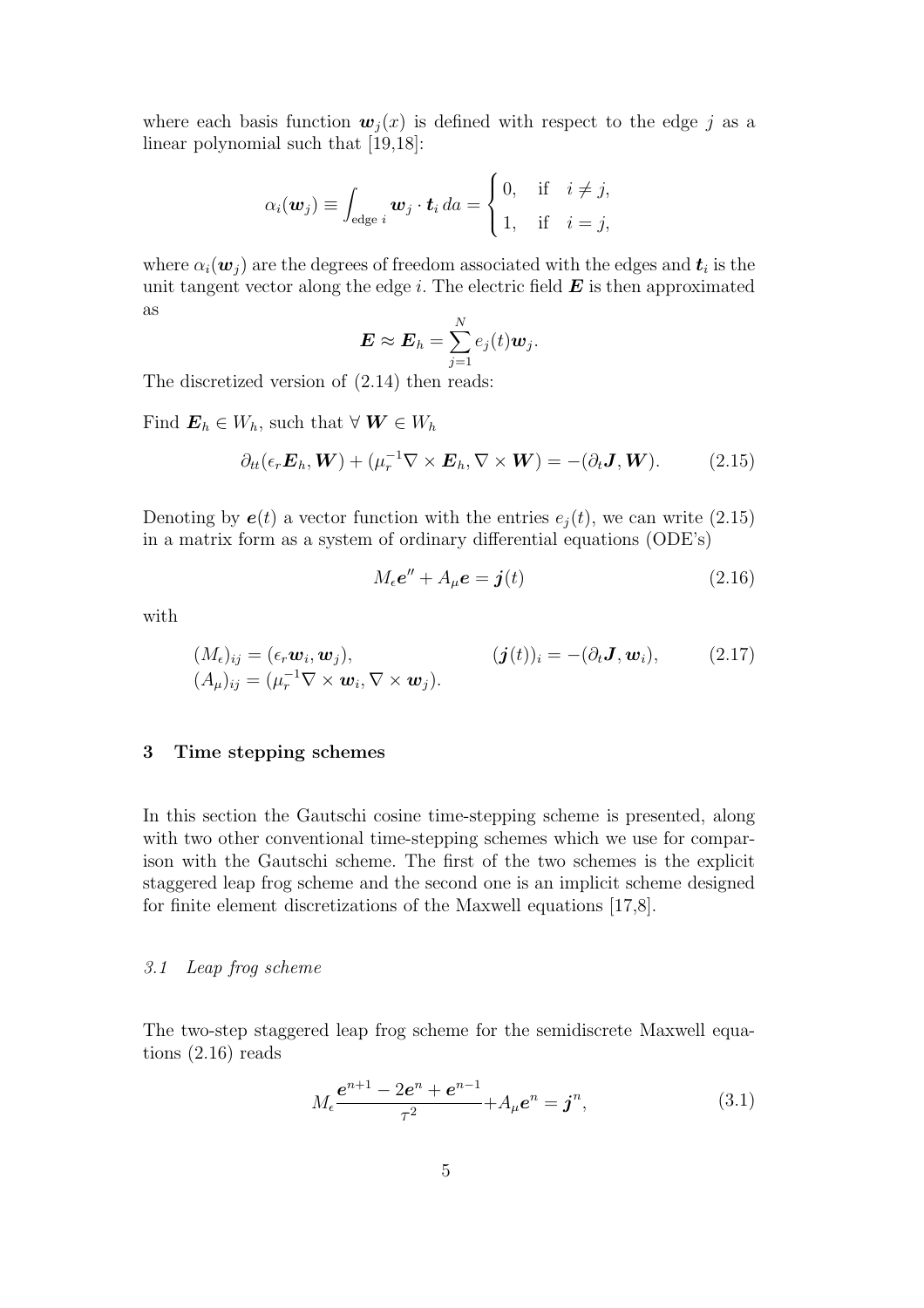where  $\tau$  is the time step size and the superscripts refer to the time levels  $t_n = n\tau$ . The scheme can be written in the form

$$
M_{\epsilon}e^{n+1} + (\tau^2 A_{\mu} - 2M_{\epsilon})e^n + M_{\epsilon}e^{n-1} = \tau^2 j^n.
$$
 (3.2)

If the matrices  $M_{\epsilon}$  and  $A_{\mu}$  are Hermitian,  $M_{\epsilon}$  is positive definite and  $A_{\mu}$  is positive semidefinite then the leap frog scheme is stable for

$$
\tau^2 \leqslant \frac{4}{\lambda_{\max}},
$$

where  $\lambda_{\max}$  is the maximum eigenvalue of the matrix  $M_{\epsilon}^{-1}A_{\mu}$  (see Appendix A).

The computational work of the scheme per time step mainly consists of one matrix-vector multiplication with the matrix  $M_{\epsilon}^{-1}A_{\mu}$ . This can be efficiently done with the help of a sparse LU factorization of  $M_{\epsilon}$  (see Remark 3.2.1 in Section 3.2.1).

### 3.2 Gautschi cosine scheme

# 3.2.1 Reduction of the semidiscrete Maxwell Equations to the normal form

We first transform the ODE system (2.16) into the form

$$
\mathbf{y}'' + \tilde{A}_{\epsilon,\mu}\mathbf{y} = \mathbf{f}(t),\tag{3.3}
$$

which we call the normal form. Computing a sparse LU factorization of  $M_{\epsilon}$ (see Remark 3.2.1), we obtain

$$
M_{\epsilon}=L_{\epsilon}U_{\epsilon}.
$$

Note that if  $\epsilon$  is a symmetric positive definite tensor then the matrix  $M_{\epsilon}$  is symmetric positive definite, too, and we can take  $U_{\epsilon} = L_{\epsilon}^{T}$  (Cholesky factorization).

It is easy to see that the semidiscrete Maxwell equations (2.16) can be transformed to the form (3.3) with  $\tilde{A}_{\epsilon,\mu}$  and *y* defined in one of the following ways:

$$
\tilde{A}_{\epsilon,\mu} = U_{\epsilon}^{-1} L_{\epsilon}^{-1} A_{\mu}, \qquad \mathbf{y} = \mathbf{e}, \qquad \mathbf{f} = U_{\epsilon}^{-1} L_{\epsilon}^{-1} \mathbf{j}, \qquad (3.4)
$$

$$
\tilde{A}_{\epsilon,\mu} = L_{\epsilon}^{-1} A_{\mu} U_{\epsilon}^{-1}, \qquad \mathbf{y} = U_{\epsilon} \mathbf{e}, \qquad \mathbf{f} = L_{\epsilon}^{-1} \mathbf{j}, \tag{3.5}
$$

$$
\tilde{A}_{\epsilon,\mu} = A_{\mu} U_{\epsilon}^{-1} L_{\epsilon}^{-1}, \qquad \mathbf{y} = L_{\epsilon} U_{\epsilon} \mathbf{e}, \qquad \mathbf{f} = \mathbf{j}, \tag{3.6}
$$

where the inverse matrices will normally never be computed explicitly (see Remark 3.2.1). Since we call (3.3) the normal form of (2.16), the transforma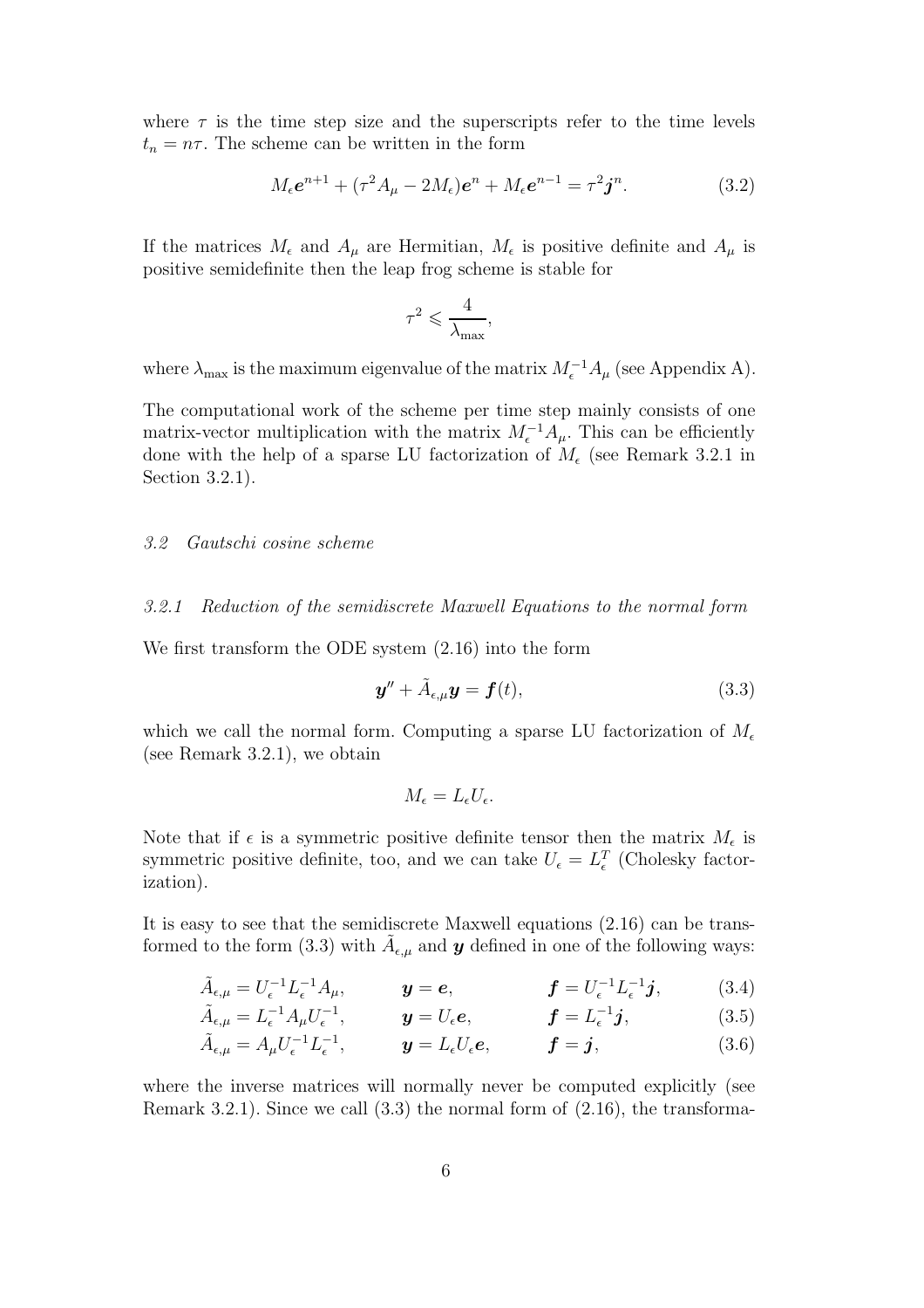tions (3.4), (3.5), (3.6) can respectively be called the left, two-sided and right normalizations.

**Remark 3.2.1** For the used edge finite element discretization a sparse LU (or Cholesky) factorization of the mass matrix can usually be efficiently computed even on fine meshes (at least, if the mesh is not too distorted [21] which is a general requirement for edge finite elements). In practice, matrices  $L_{\epsilon}^{-1}$  and  $U_{\epsilon}^{-1}$  will usually not be computed explicitly. This would be expensive because the inverses will not be sparse in general. In fact, we will only need to compute the action of the matrices  $L_{\epsilon}^{-1}$  and  $U_{\epsilon}^{-1}$  on a given vector and this can be done by solving a linear system with  $L_{\epsilon}$  or  $U_{\epsilon}$ , as is usually done in preconditioning (see e.g. Chapter 13.1 in [28] or Chapter 3.1 in [1]).

Note that the sparse LU factorization of the mass matrix is also required for explicit schemes. The factorization is performed only once for the complete time integration.

#### 3.3 Formulation of Gautschi cosine scheme

We formulate the Gautschi cosine time stepping scheme [7,11] for an ODE system in the normal form (3.3):

$$
\mathbf{y}^{n+1} - 2\mathbf{y}^n + \mathbf{y}^{n-1} = \tau^2 \psi(\tau^2 \tilde{A}_{\epsilon,\mu}) (-\tilde{A}_{\epsilon,\mu} \mathbf{y}^n + \mathbf{f}^n), \tag{3.7}
$$

where the function  $\psi$  is given by

$$
\psi(x^2) = 2 \frac{1 - \cos x}{x^2}.
$$
\n(3.8)

For a derivation of the scheme we refer to [11].

# 3.3.1 Computation of  $\psi(\tau^2 \tilde{A}_{\epsilon,\mu})$ **v**

Since the matrix  $\tilde{A}_{\epsilon,\mu}$  is large and sparse, computation of  $\psi(\tau^2 \tilde{A}_{\epsilon,\mu}) \nu$  by conventional methods (see e.g. [9], Chapter 11) is hardly feasible. However, the action of the matrix function  $\psi$  on a given vector at each time step can be efficiently computed by a Krylov subspace method. Algorithms for this have been developed and used in different contexts (we list in the chronological order [27,4,14,22,5,10,6,12], see also Chapter 11 in the recent book [28]).

Throughout this subsection we denote  $A = \tau^2 \tilde{A}_{\epsilon,\mu}$ ,  $A \in \mathbb{R}^{N \times N}$ . Computation of  $\psi(A)\mathbf{v}$  for a given vector  $\mathbf{v}$  is based on the Arnoldi or, when  $A = A^*$ , on the Lanczos process (see e.g. [28,23]). The Lanczos process involves the threeterm recurrences and is therefore cheaper, especially for large Krylov subspace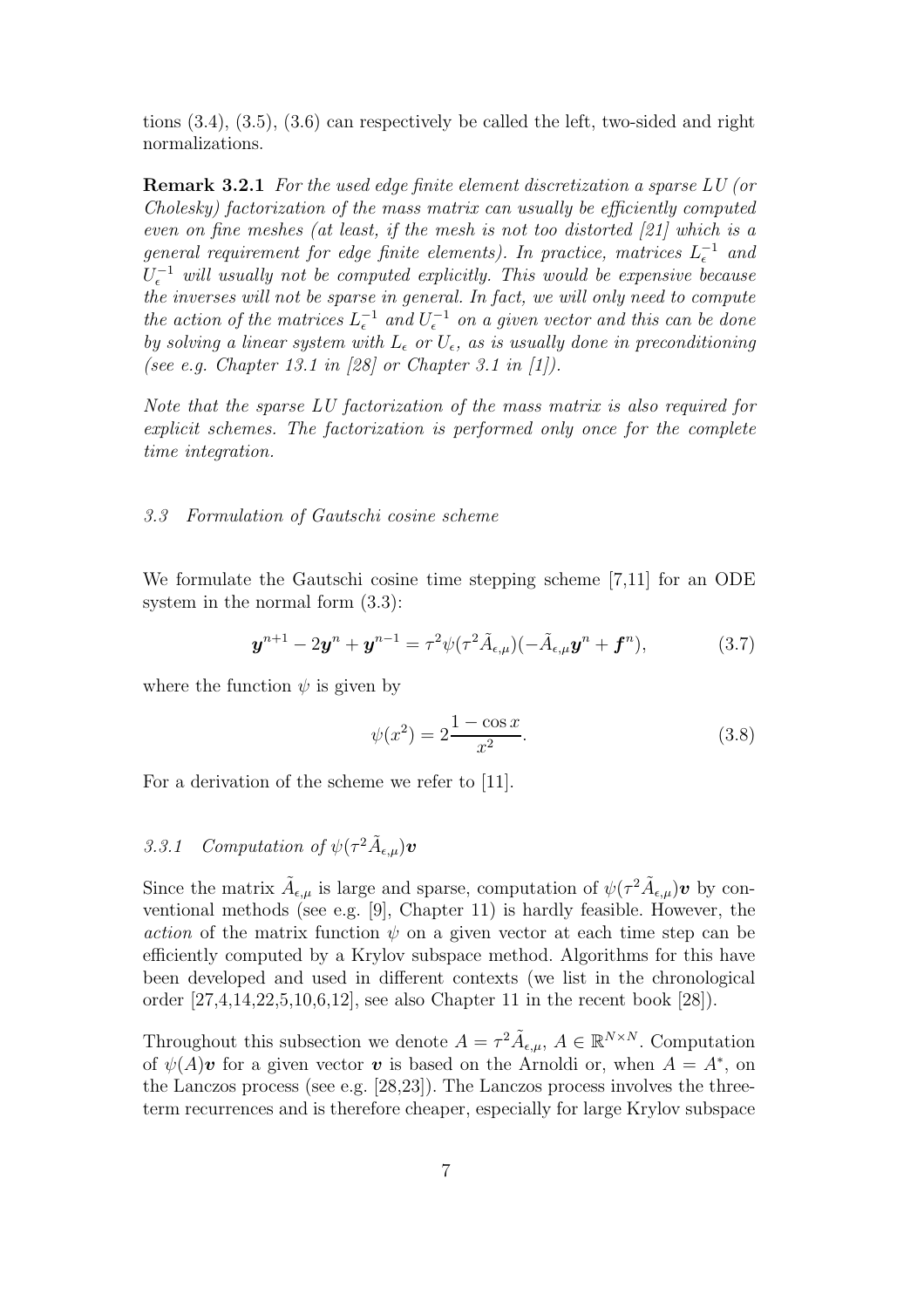dimensions m. Since in this case m is not too large we use the Arnoldi process which has better numerical stability properties.

Starting with A and *v*, the Arnoldi process generates after m steps orthonormal vectors  $\mathbf{v}_1, \mathbf{v}_2, \ldots, \mathbf{v}_{m+1}$  (with  $\mathbf{v}_1 = \mathbf{v}/\|\mathbf{v}\|$ ) and a Hessenberg matrix  $\bar{H}_m \in \mathbb{R}^{(m+1)\times m}$  such that (see [28,23])

$$
AV_m = V_{m+1} \bar{H}_m,
$$

where  $V_{m+1} \in \mathbb{R}^{N \times m+1}$  is a matrix with column vectors  $\boldsymbol{v}_1, \boldsymbol{v}_2, \ldots, \boldsymbol{v}_{m+1}$  (and, correspondingly,  $V_m$  is  $V_{m+1}$  with the last column skipped). Denote by  $H_m$  a matrix obtained from  $\bar{H}_m$  by deleting its last row. We have

$$
AV_m \approx V_m H_m,\tag{3.9}
$$

where the approximation improves as  $m$  grows. Krylov subspace approximations to  $\psi(A)\mathbf{v}$  are based on the last relation: since in the Arnoldi process by construction  $v_1 = v/||v||$  we have

$$
\boldsymbol{v} = V_m y, \qquad y = \|\boldsymbol{v}\| \boldsymbol{e}_1,
$$

with  $e_1$  being the first canonical basis vector in  $\mathbb{R}^m$ , and (cf. (3.9))

$$
\psi(A)V_m y \approx V_m \psi(H_m) y, \qquad y = ||\boldsymbol{v}|| e_1,
$$

so that the action of the matrix function on the given vector  $\boldsymbol{v}$  is computed as

$$
\psi(A)\mathbf{v} \approx ||\mathbf{v}||V_m\psi(H_m)e_1.
$$
\n(3.10)

We emphasize that dependence of the orthonormal basis  $v_1, v_2, \ldots, v_m$  on  $v$ is crucial to have a good approximation in (3.10).

In practice m is small (say 20), so that  $\psi(H_m)$  in (3.10) can easily be computed by a standard method (see e.g. Chapter 11 in [9] and references therein). In the experiments presented in this paper,  $\psi(H_m)$  was computed with Matlab's build-in functions sqrtm and funm.

An important question is when to stop the Arnoldi process. One stopping criterion is proposed in [12] and is based on controlling a norm of a generalized residual. Unfortunately, in our experiments this approach appeared to be very sensitive to the given tolerance which had to be tuned for every test problem. For this reason we use another simple strategy: the Arnoldi process was stopped as soon as

$$
\left\| \frac{\boldsymbol{y}_{(m)}^{n+1} - \boldsymbol{y}_{(m-1)}^{n+1}}{\boldsymbol{y}_{(m)}^{n+1} - \boldsymbol{y}_{(0)}^{n+1}} \right\|_{\infty} \leq \text{TOL},
$$
\n(3.11)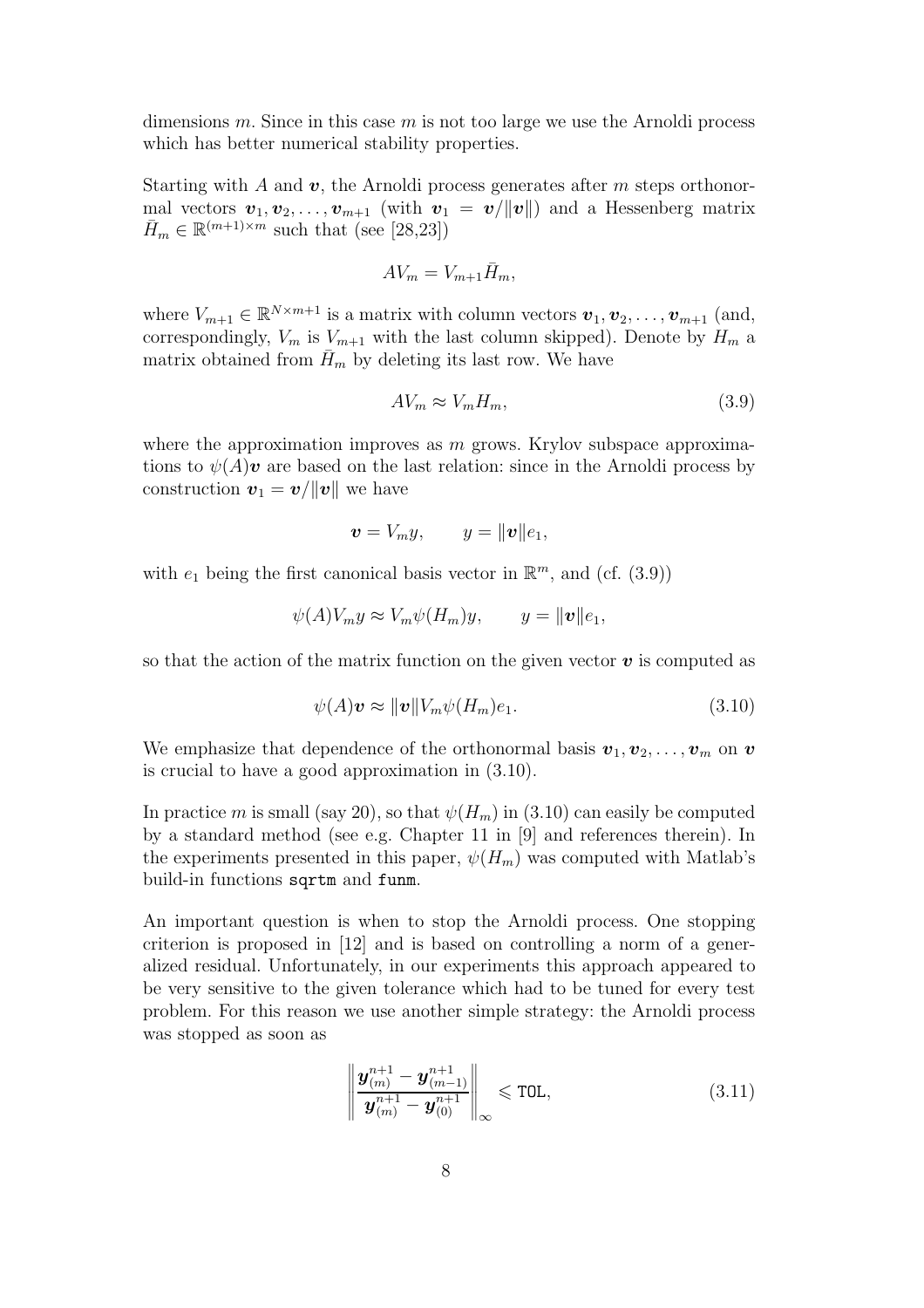where  $y_{(m)}^{n+1}$  is the numerical solution of the scheme (3.7) obtained with m steps of the Arnoldi process, the division of the vectors is understood elementwise and TOL is a tolerance (in all our experiments we used the value  $TOL = 10^{-2}$ , this value should be chosen according to the relative accuracy required for a specific problem). By  $y_{(0)}^{n+1}$  we denote the solution obtained by (3.7) with  $\psi(\tau^2 \tilde{A}_{\epsilon,\mu})$  set to the identity matrix (so that no Arnoldi steps are done). Note that  $y_{(0)}^{n+1}$  coincides with the solution of the leap frog scheme (cf. (3.1)) and, thus, is a second order time-consistent numerical solution. Stopping criterion  $(3.11)$  means that the further increase of the Krylov subspace dimension m leads to no further improvement in the accuracy as compared to the accuracy already obtained with respect to the leap-frog solution  $y_{(0)}^{n+1}$ .

The described steps lead to the algorithm for the Gautschi-Krylov time integration scheme presented in Figure 1.

Since the work to compute the matrix function of the small matrix  $H_m$  is negligible, the overall computational work of the Gautschi scheme per time step is dominated by  $m+1$  matrix-vector multiplications with the matrix  $A_{\epsilon,\mu}$ (m of which are required by the Arnoldi process). This means an increase by a factor of  $m+1$  as compared to the work per time step in the leap frog scheme.

## 3.4 LLC scheme

The following scheme proposed by J.-F. Lee, R. Lee, and A. Cangellaris (the LLC scheme, [17] and [8]) can be applied directly to the semidiscrete Maxwell equations (2.16):

$$
M_{\epsilon} \frac{e^{n+1} - 2e^n + e^{n-1}}{\tau^2} + A_{\mu} (\frac{1}{4} e^{n-1} + \frac{1}{2} e^n + \frac{1}{4} e^{n+1}) = \mathbf{j}^n. \tag{3.12}
$$

This scheme can be written in the form

$$
(M_{\epsilon} + \frac{\tau^2}{4}A_{\mu})e^{n+1} = \tau^2 \mathbf{j}^n - (\frac{\tau^2}{2}A_{\mu} - 2M_{\epsilon})e^n - (M_{\epsilon} + \frac{\tau^2}{4}A_{\mu})e^{n-1}, \quad (3.13)
$$

revealing that a linear system with matrix  $M_{\epsilon} + \frac{\tau^2}{4} A_{\mu}$  has to be solved at every time step. For discretizations obtained on relatively coarse grids this can be done by a sparse direct solver, by computing the LU factorization once and reusing it at every time step. If a direct solution is not feasible, a preconditioned Krylov iterative solver can be used.

The LLC scheme is unconditionally (regardless of the time step  $\tau$ ) stable [17].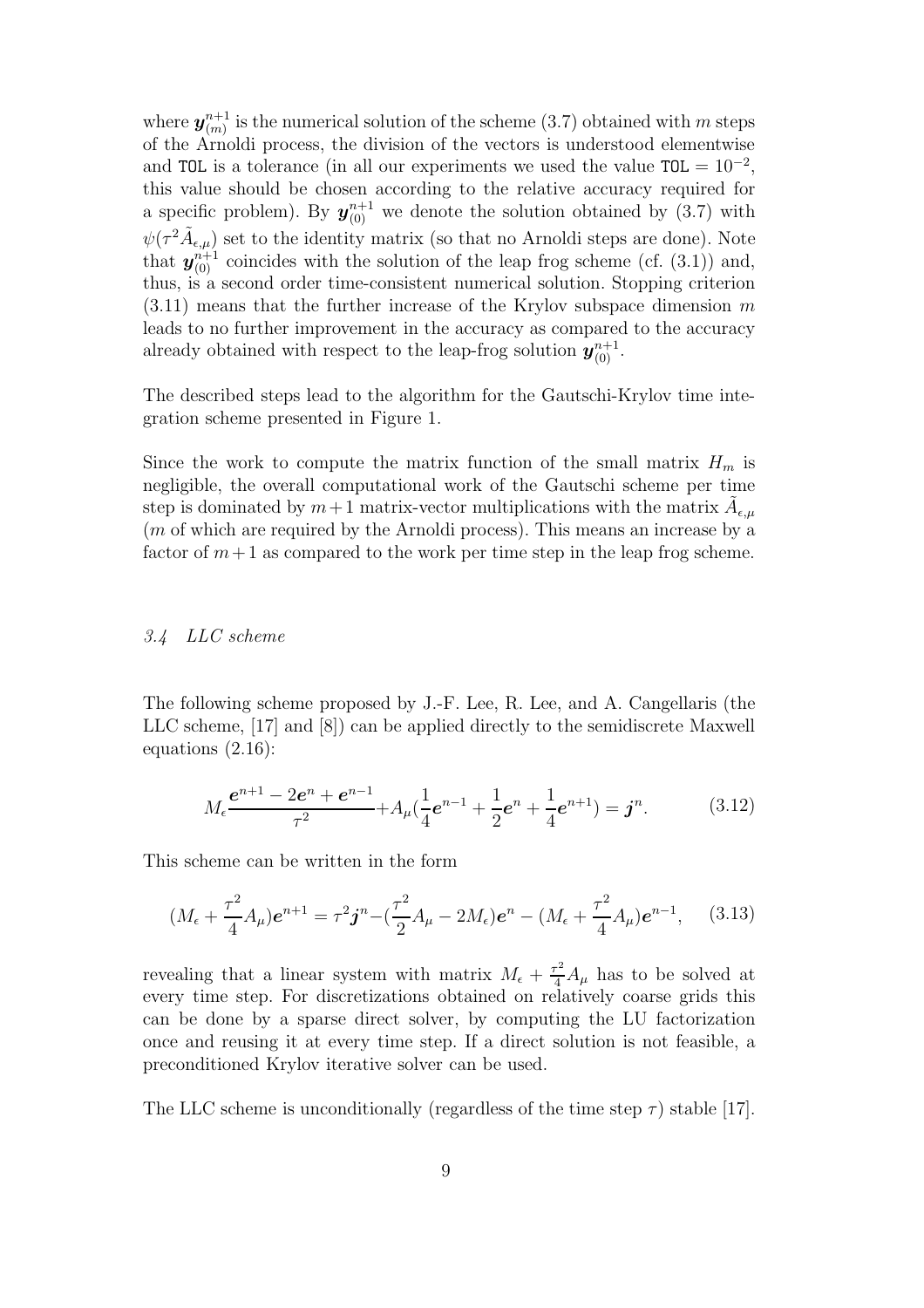*y*<sup>n</sup> and *y*<sup>n−1</sup> are given  $\boldsymbol{v} = \tau^2(-\tilde{A}_{\epsilon,\mu}\boldsymbol{y}^n + \boldsymbol{f}^n), \ \ \ \beta = \|\boldsymbol{v}\|_2$  $\boldsymbol{y}_{(0)}^{n+1} = 2\boldsymbol{y}^n - \boldsymbol{y}^{n-1} + \boldsymbol{v}$ for  $m = 1, \ldots,$ extend the Krylov basis by one Arnoldi step: if( $m = 1$ ) then  $\bm{v}_1 = \bm{v}/\beta$ initialize  $\bar{H}_1 =$  $\sqrt{ }$  $\overline{\phantom{a}}$ 0 0 1  $\overline{\phantom{a}}$ else extend  $\bar{H}_{m-1}$  to  $\bar{H}_m$  by adding zero column and zero row endif  $\boldsymbol{w} = \tau^2 \tilde{A}_{\epsilon,\mu} \boldsymbol{v}_m$ for  $i = 1, \ldots, m$  $h_{i,m} = \boldsymbol{w}^T \boldsymbol{v}_i$  $\boldsymbol{w} = \boldsymbol{w} - h_{i,m} \boldsymbol{v}_i$ endfor  $h_{m+1,m} = ||\bm{w}||_2$  $\bm{v}_{m+1} = \bm{w}/h_{m+1,m}$  $V_{m+1} = [\bm{v}_1, \bm{v}_2, \ldots, \bm{v}_m, \bm{v}_{m+1}]$ end of Arnoldi step compute matrix function  $\psi(H_m)$  $\boldsymbol{u}=V_m[\beta \psi(H_m)e_1]$  $\boldsymbol{y}^{n+1}_{(m)} = 2\boldsymbol{y}^{n} - \boldsymbol{y}^{n-1} + \boldsymbol{u}$ exit for-loop if condition (3.11) is fulfilled endfor  $\boldsymbol{y}^{n+1} = \boldsymbol{y}^{n+1}_{(m)}$ 

Fig. 1. The Gautschi scheme with the Krylov subspace matrix function evaluation and adaptive choice of the Krylov dimension.

## 3.5 One-step formulations of the three schemes

Each of the three schemes described in this section is a two-step scheme (i.e. it requires numerical solutions on both n and  $n-1$  time levels to get the next time level solution) but can be written in a one-step form. This is normally done by introducing an auxiliary derivative variable. These one-step formulations can be used at the first time step where the two-step formulation would have required the normally unknown value of *e*<sup>−</sup><sup>1</sup>.

In this Section we give the one-step formulations for all schemes. We derive it for the LLC scheme. The other two one-step formulations can be obtained in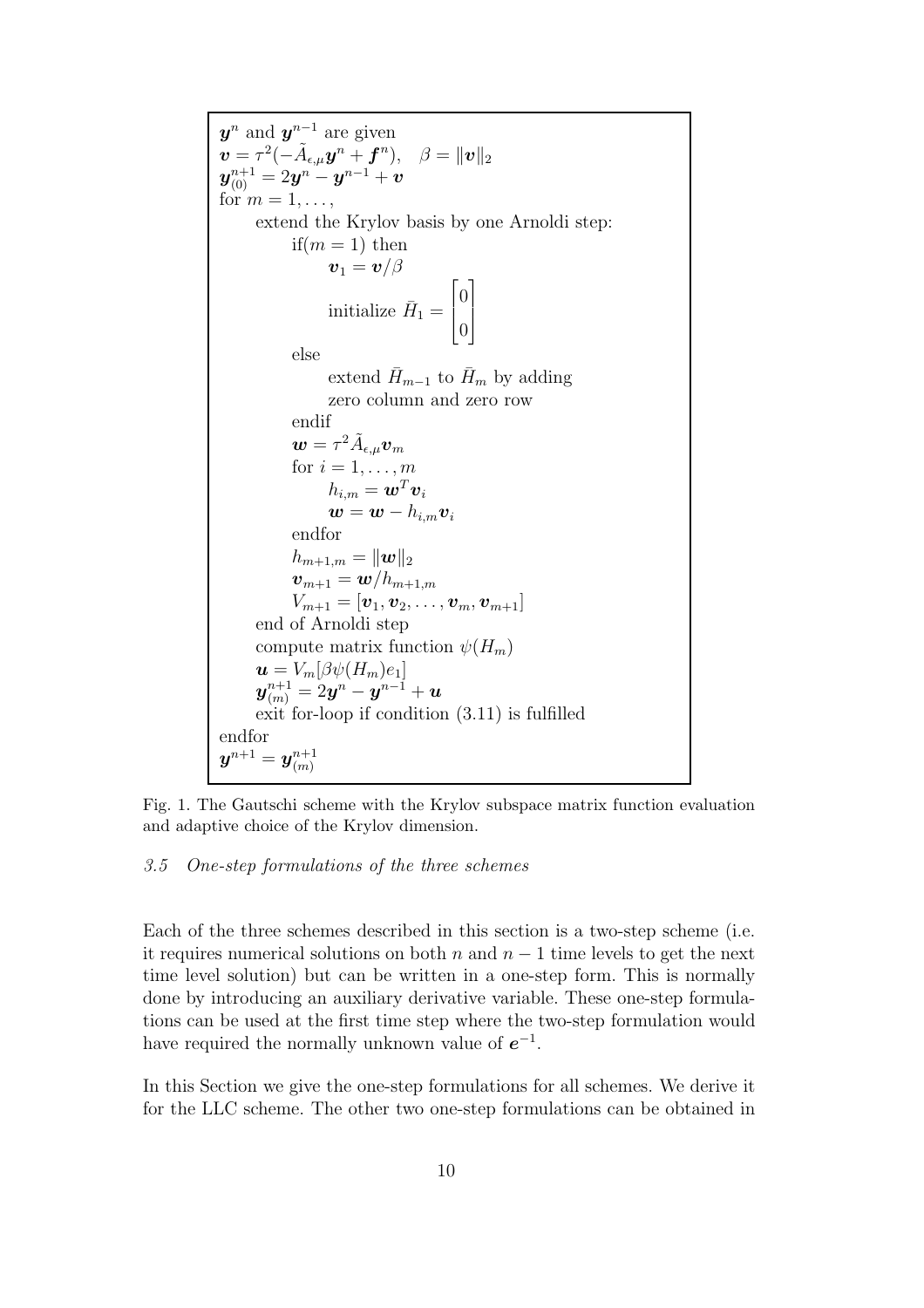a similar way. Introducing an auxiliary variable

$$
u^{n+1/2} = \frac{e^{n+1} - e^n}{\tau},
$$
\n(3.14)

we can write  $(3.12)$  as

$$
M_{\epsilon} \frac{\mathbf{u}^{n+1/2} - \mathbf{u}^{n-1/2}}{\tau} + \frac{1}{2} A_{\mu} \frac{\mathbf{e}^{n-1} + \mathbf{e}^n}{2} + \frac{1}{2} A_{\mu} \frac{\mathbf{e}^n + \mathbf{e}^{n+1}}{2} = \frac{1}{2} \mathbf{j}^n + \frac{1}{2} \mathbf{j}^n,
$$

or, formally introducing the variable  $u^n$ , as

$$
M_{\epsilon} \frac{\boldsymbol{u}^{n} - \boldsymbol{u}^{n-1/2}}{\tau/2} + A_{\mu} \frac{\boldsymbol{e}^{n-1} + \boldsymbol{e}^{n}}{2} = \boldsymbol{j}^{n},
$$
  

$$
M_{\epsilon} \frac{\boldsymbol{u}^{n+1/2} - \boldsymbol{u}^{n}}{\tau/2} + A_{\mu} \frac{\boldsymbol{e}^{n} + \boldsymbol{e}^{n+1}}{2} = \boldsymbol{j}^{n}.
$$
 (3.15)

Writing the first half-step update here for the next time level (i.e. replacing  $n$ ) with  $n + 1$ ) we have

$$
M_{\epsilon} \frac{\boldsymbol{u}^{n+1} - \boldsymbol{u}^{n+1/2}}{\tau/2} + A_{\mu} \frac{\boldsymbol{e}^{n} + \boldsymbol{e}^{n+1}}{2} = \boldsymbol{j}^{n+1},
$$

which, together with  $(3.14)$  and  $(3.15)$  leads to the following one-step formulation of the LLC scheme:

$$
M_{\epsilon} \frac{\boldsymbol{u}^{n+1/2} - \boldsymbol{u}^{n}}{\tau/2} + A_{\mu} \frac{\boldsymbol{e}^{n} + \boldsymbol{e}^{n+1}}{2} = \boldsymbol{j}^{n},
$$
  
\n
$$
\frac{\boldsymbol{e}^{n+1} - \boldsymbol{e}^{n}}{\tau} = \boldsymbol{u}^{n+1/2},
$$
  
\n
$$
M_{\epsilon} \frac{\boldsymbol{u}^{n+1} - \boldsymbol{u}^{n+1/2}}{\tau/2} + A_{\mu} \frac{\boldsymbol{e}^{n} + \boldsymbol{e}^{n+1}}{2} = \boldsymbol{j}^{n+1}.
$$
\n(3.16)

In this form the sequence of computations for the scheme is not immediately clear and we rewrite it as:

$$
(M_{\epsilon} + \frac{\tau^2}{4}A_{\mu})e^{n+1} = \frac{\tau^2}{2}\mathbf{j}^n + (M_{\epsilon} - \frac{\tau^2}{4}A_{\mu})e^n + \tau M_{\epsilon}\mathbf{u}^n
$$

$$
M_{\epsilon}\mathbf{u}^{n+1} = \frac{\tau}{2}\mathbf{j}^{n+1} - \frac{\tau}{4}A_{\mu}(e^n + e^{n+1}) + M_{\epsilon}\frac{e^{n+1} - e^n}{\tau}.
$$

The one-step formulations for the leap frog and the Gautschi scheme can be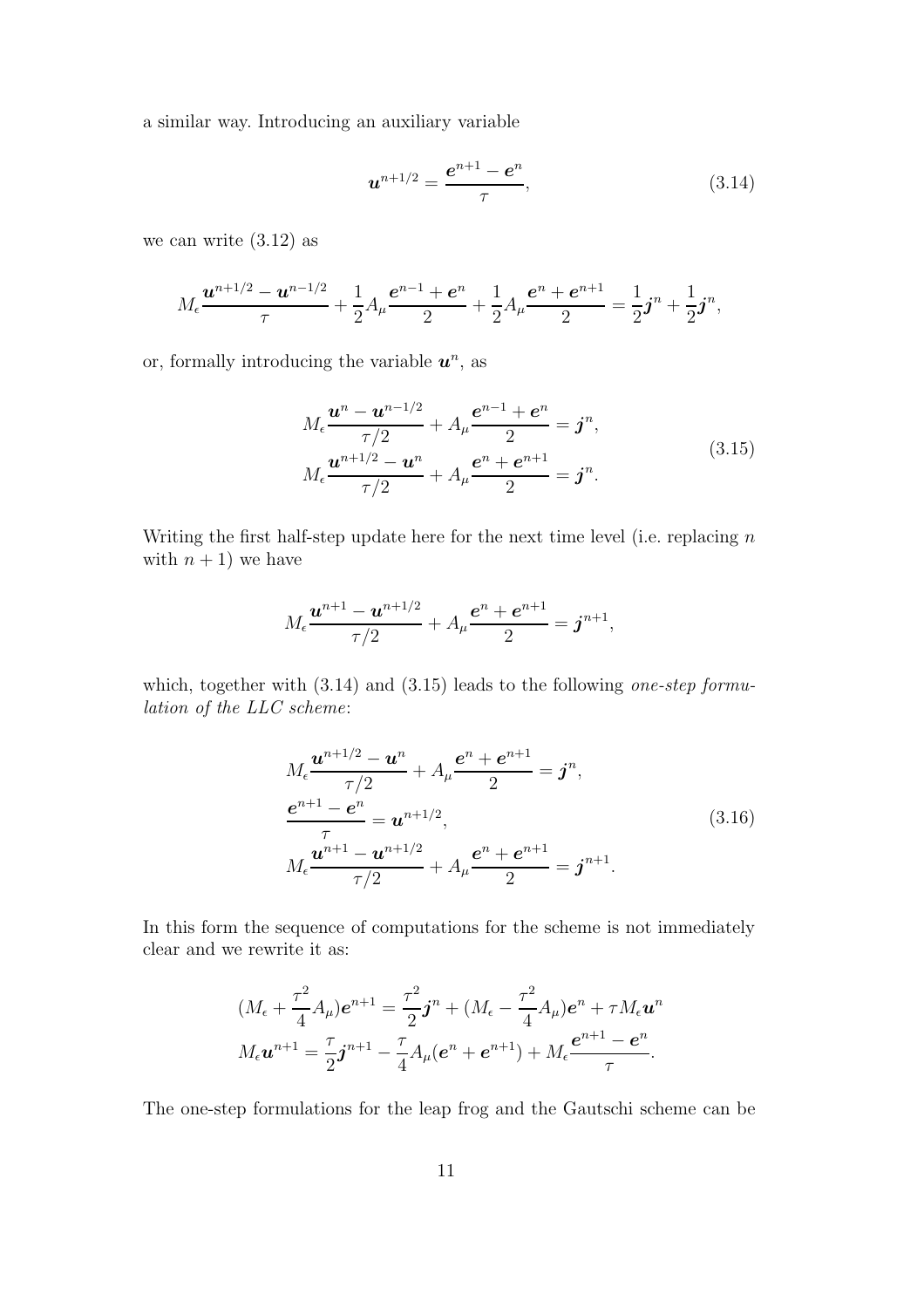obtained along the same lines (see also [11]):

One-step leap frog: 
$$
\begin{cases}\nM_{\epsilon} \frac{\boldsymbol{u}^{n+1/2} - \boldsymbol{u}^{n}}{\tau/2} + A_{\mu} \boldsymbol{e}^{n} = \boldsymbol{j}^{n}, \\
\frac{\boldsymbol{e}^{n+1} - \boldsymbol{e}^{n}}{\tau} = \boldsymbol{u}^{n+1/2}, \\
M_{\epsilon} \frac{\boldsymbol{u}^{n+1} - \boldsymbol{u}^{n+1/2}}{\tau/2} + A_{\mu} \boldsymbol{e}^{n+1} = \boldsymbol{j}^{n+1}.\n\end{cases}
$$
\nOne-step Gautschi: 
$$
\begin{cases}\n\frac{\boldsymbol{u}^{n+1/2} - \boldsymbol{u}^{n}}{\tau/2} = \psi(\tau^{2} \tilde{A}_{\epsilon,\mu}) (-\tilde{A}_{\epsilon,\mu} \boldsymbol{y}^{n} + \boldsymbol{f}^{n}), \\
\frac{\boldsymbol{y}^{n+1} - \boldsymbol{y}^{n}}{\tau} = \boldsymbol{u}^{n+1/2}, \\
\frac{\boldsymbol{u}^{n+1} - \boldsymbol{u}^{n+1/2}}{\tau/2} = \psi(\tau^{2} \tilde{A}_{\epsilon,\mu}) (-\tilde{A}_{\epsilon,\mu} \boldsymbol{y}^{n+1} \boldsymbol{f}^{n+1}).\n\end{cases}
$$

# **4 Dispersion Analysis**

For PDE's of the wave type dispersion analysis is an important tool to understand the error behavior of the scheme. In this section we analyze and compare, for the edge finite element spatial discretization on a uniform mesh, the numerical dispersion error for the three schemes introduced in Section 3. For the analysis, we make the following two assumptions:

(1) Equation (2.12) is given in an infinite source free ( $J \equiv 0$ ) region with periodic boundary conditions:

$$
\epsilon_r \partial_{tt} \mathbf{E} + \nabla \times (\mu_r^{-1} \nabla \times \mathbf{E}) = 0. \tag{4.1}
$$

(2)  $\mu_r$  and  $\epsilon_r$  are constant scalars.

A vector field

$$
\mathbf{E}(x, y, z, t) = \mathbf{E}_0 \exp(i(\mathbf{k} \cdot \mathbf{x} - \omega t)), \text{ where } i = \sqrt{-1}, \quad (4.2)
$$

is a solution of (4.1) if the dispersion relation

$$
\omega^2 = c_r^2 k^2 \tag{4.3}
$$

holds, where  $\frac{1}{2}$  $\mathbf{k} = (k_1, k_2, k_3)$  is the wave vector,  $\mathbf{x} = (x, y, z), k = ||\mathbf{k}||_2 \equiv$  $k_1^2 + k_2^2 + k_3^2$  is the wave number,  $c_r = 1/(\sqrt{\epsilon_r \mu_r})$  is the scaled speed of light, and  $\omega$  is the angular frequency.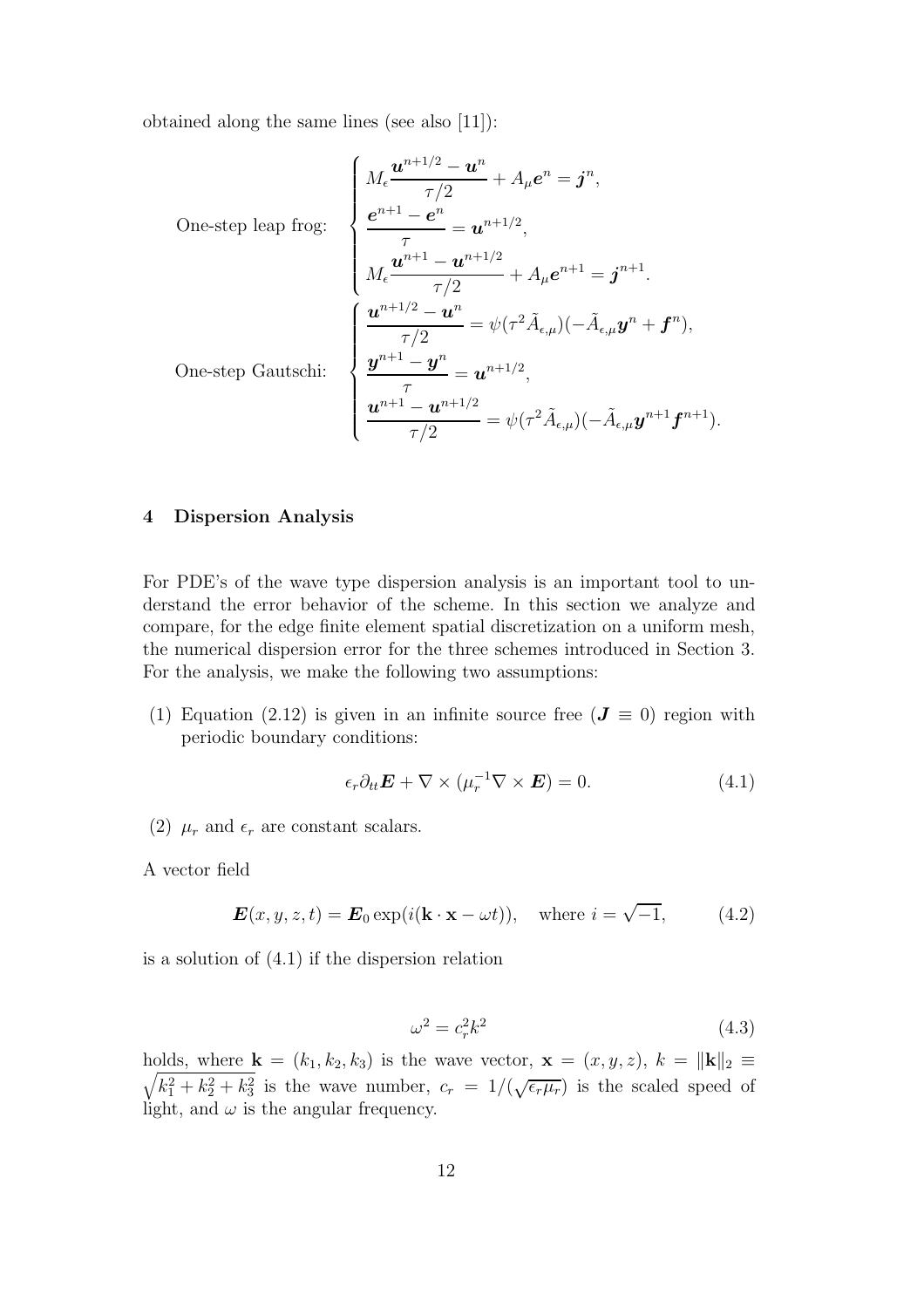

Fig. 2. Deformed element with deformation angles  $\angle CAB$  and  $\angle DAB$ . The angle  $\angle DAC = 90^\circ$ .

We consider the finite element discretization of (4.1) on a uniform parallelepiped mesh with elements of size  $h \times h \times h$ , see Figure 2. The angles  $\angle DAB$  and  $\angle CAB$  are called deformation angles.

**Remark 4.0.1** To avoid cumbersome expressions, we present many of the formulas for the cubic case  $\angle DAB = \angle CAB = 90^\circ$ . If a formula is valid only for the cubic elements, this is explicitly reported. However, the whole analysis is valid for the general case and the resulting plots of the dispersion errors are given also for the deformed mesh. Part of computatons for the dispersion analysis were done in Maple.

On this regular mesh the finite element matrices (2.17) take the form  $M_{\epsilon}$  =  $\epsilon_r h M$  and  $A_\mu = \frac{1}{l_{\text{max}}}$  $h\mu_r$ A, where the matrices M and A do not depend on the element size  $h$ . This results in the following system of ODE's

$$
M\mathbf{e}'' + \frac{c_r^2}{h^2} A\mathbf{e} = 0.
$$
 (4.4)

The time exact dispersion equation is

$$
-\omega^2 M \boldsymbol{e} + \frac{c_r^2}{h^2} A \boldsymbol{e} = 0.
$$
 (4.5)

We end up with an eigenvalue problem with large sparse matrices given in (4.4). Since we are working on a uniform mesh, it is possible to reduce the problem size as follows:

The expansion coefficients of the finite element approximation are  $e_j(t)$ -  $\int_{\text{edge }j}$   $\boldsymbol{E}(\mathbf{x},t) \cdot \boldsymbol{t}_j ds$ . If the exact solution of (4.1) is given by (4.2) then for any two parallel edges  $p$  and  $j$  the expansion coefficients satisfy

$$
e_p^{n+q} = \exp\left(i(\mathbf{k} \cdot \Delta_{pj} - \omega q \tau)\right) e_j^n, \tag{4.6}
$$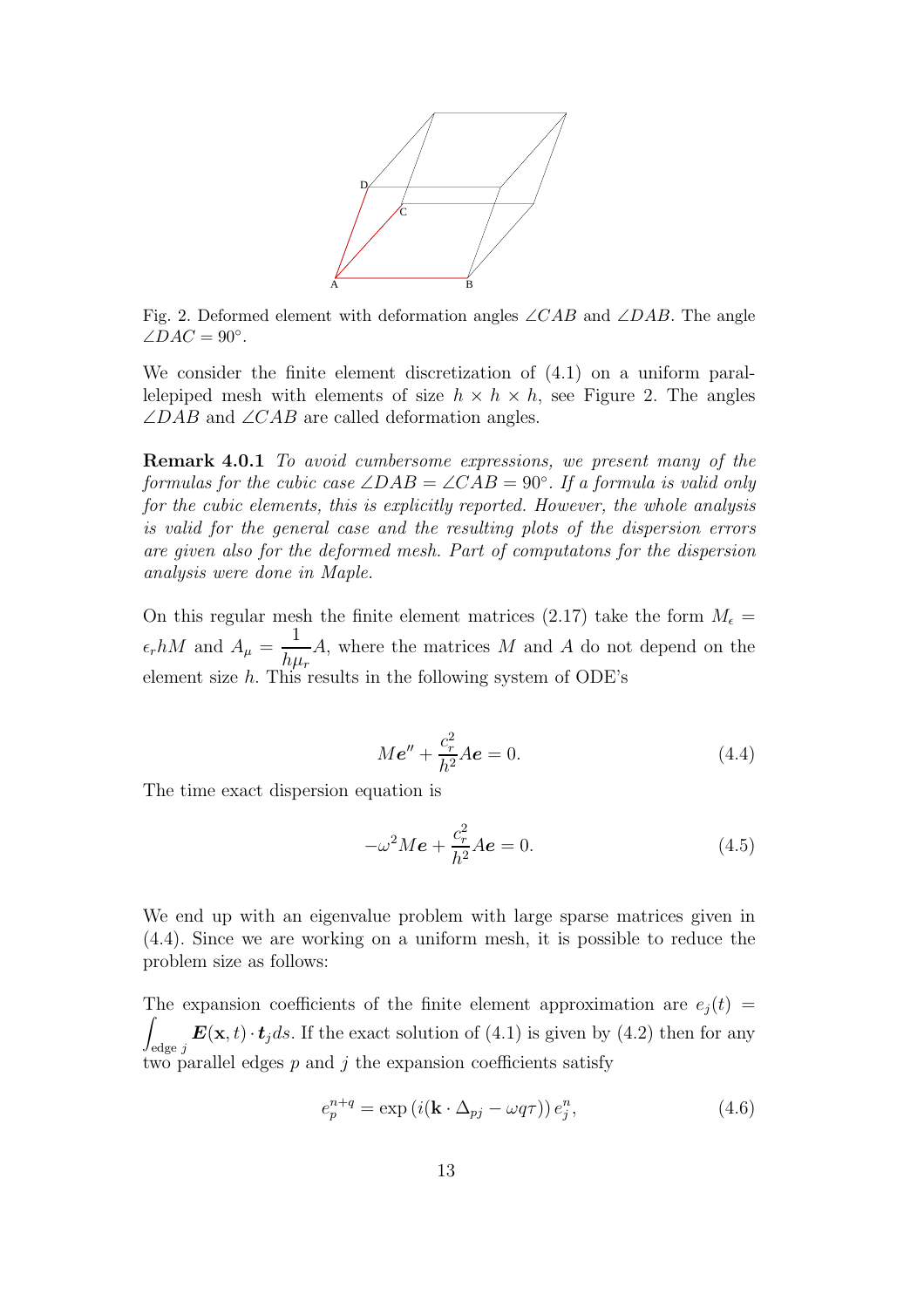where the superscript indicates the time level, the subscript indicates the number of the edge which the coefficient belongs to, and  $\Delta_{pj}$  is a vector from the midpoint of edge  $p$  to the midpoint of edge  $j$ .

#### 4.1 Gautschi method

We analyze the Gautschi scheme under the assumption that the action of the matrix function (3.8) on a given vector can be computed exactly (or very accurately) so that the scheme is exact in time. This assumption is realistic (see Section 5.3). Hence, we consider the time-accurate dispersion relation (4.5) for the system (4.4), which gives us the following generalized eigenvalue problem

$$
-\omega^2 M \boldsymbol{e}^n + \frac{c_r^2}{h^2} A \boldsymbol{e}^n = 0.
$$
 (4.7)

Denoting  $\varphi(\omega) = -\omega^2$  and  $\eta = \frac{c_r^2}{h^2}$ , we have

$$
\varphi(\omega)M\boldsymbol{e}^n + \eta A\boldsymbol{e}^n = 0.
$$
\n(4.8)

Using the relations (4.6) it is not difficult to see that on a uniform grid the equations (4.8) are the same (up to a constant  $\tilde{C}_{pj}$ ) for parallel edges, i.e. for any two parallel edges  $p$  and  $j$  holds:

$$
\varphi(\omega)M(a_p,.)e^n + \eta A(a_p,.)e^n = \tilde{C}_{pj}(\varphi(\omega)M(a_j,.)e^n + \eta A(a_j,.)e^n) = 0,
$$

where  $M(a_i,.)$  denotes  $a_i$ th row of matrix M, and similarly for A. Therefore it is sufficient to consider the equations corresponding to any three edges  $a_1$ ,  $a_2, a_3$  among which there are no parallel edges (see Figure 3).

Let

$$
X(t) = \int_{a_1} \boldsymbol{E}(\mathbf{x}, t) \cdot \boldsymbol{t} \, da, \quad Y(t) = \int_{a_2} \boldsymbol{E}(\mathbf{x}, t) \cdot \boldsymbol{t} \, da, \quad Z(t) = \int_{a_3} \boldsymbol{E}(\mathbf{x}, t) \cdot \boldsymbol{t} \, da,
$$

then using (4.6) all the other degrees of freedom (coefficients) in the whole mesh can be expressed in terms of  $X, Y, Z$ .

The corresponding equation of edge  $a_1$  is

$$
\varphi(\omega)M(a_1,.)e^n + \eta A(a_1,.)e^n = 0.
$$
\n(4.9)

The matrices M and A have a sparse structure because in  $(4.9)$  coefficients only of those basis functions are present which have nonempty common support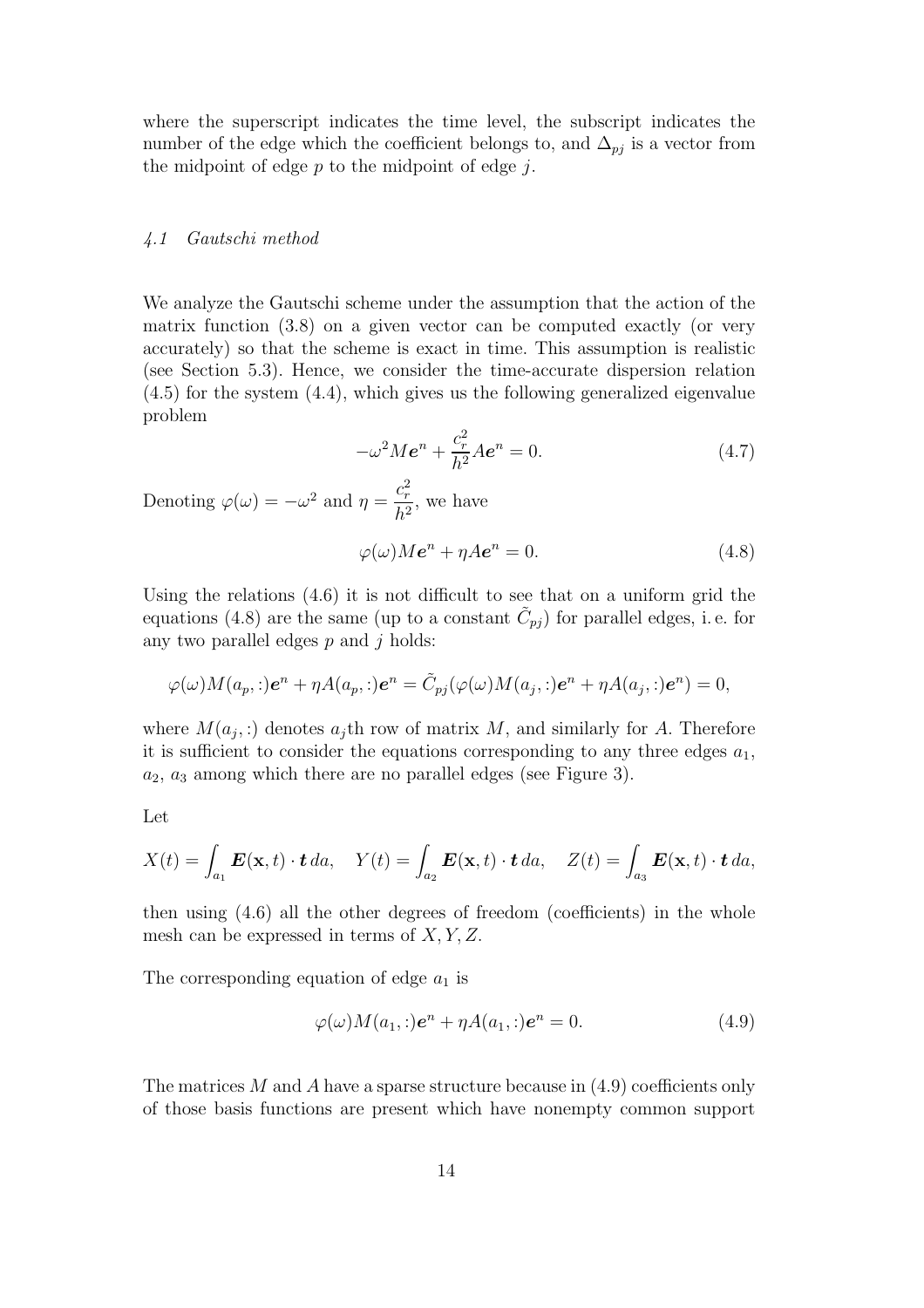

Fig. 3. Three nonparallel edges  $a_1, a_2, a_3$  and the degrees of freedom (with a local numbering) that appear in equation  $(4.7)$  for edge  $a_1$ .

with the basis function corresponding to the edge  $a_1$ . On a cubic mesh we have

$$
M(a_1,.)e^n = \frac{1}{36}(1,4,1,4,16,4,1,4,1) \cdot (\tilde{e}_1, \tilde{e}_2, \tilde{e}_3, \tilde{e}_{14}, \tilde{e}_{15}, \tilde{e}_{16}, \tilde{e}_{27}, \tilde{e}_{28}, \tilde{e}_{29})^T,
$$
  
\n
$$
A(a_1,.)e^n = \frac{1}{6}(-2,-2,-2,1,-1,-1,1,1,-1,4,-4,1,-1,-2,16,-2,
$$
  
\n
$$
4,-4,-4,4,-1,1,-4,4,-1,1,-2,-2,-2,1,-1,-1,1)
$$
  
\n
$$
\cdot (\tilde{e}_1, \tilde{e}_2, \tilde{e}_3, \dots, \tilde{e}_{32}, \tilde{e}_{33})^T.
$$
\n(4.10)

Here the tilde sign is used to distinguish the local index with the global index, for example  $\tilde{e}_{15} = e_{a_1}, \tilde{e}_{19} = e_{a_2}$ . Writing the relations similar to (4.9) for edges  $a_2$  and  $a_3$  and using (4.6), we obtain a homogeneous system of equations

$$
(\varphi(\omega)F + \eta G) \begin{pmatrix} X \\ Y \\ Z \end{pmatrix} = 0.
$$
 (4.11)

On both cubic and deformed meshes the numerical dispersion relation of the Gautschi scheme is

$$
\det (\varphi(\omega)F + \eta G) = 0, \qquad \text{or}
$$
\n
$$
\det \left( -\omega^2 F + \frac{c_r^2}{h^2} G \right) = 0,
$$
\n(4.12)

where the  $3 \times 3$  matrices F and G depend on the wave vector **k** and the mesh size (entries of  $F$  and  $G$  are specified for the cubic mesh in Appendix  $B$ ). One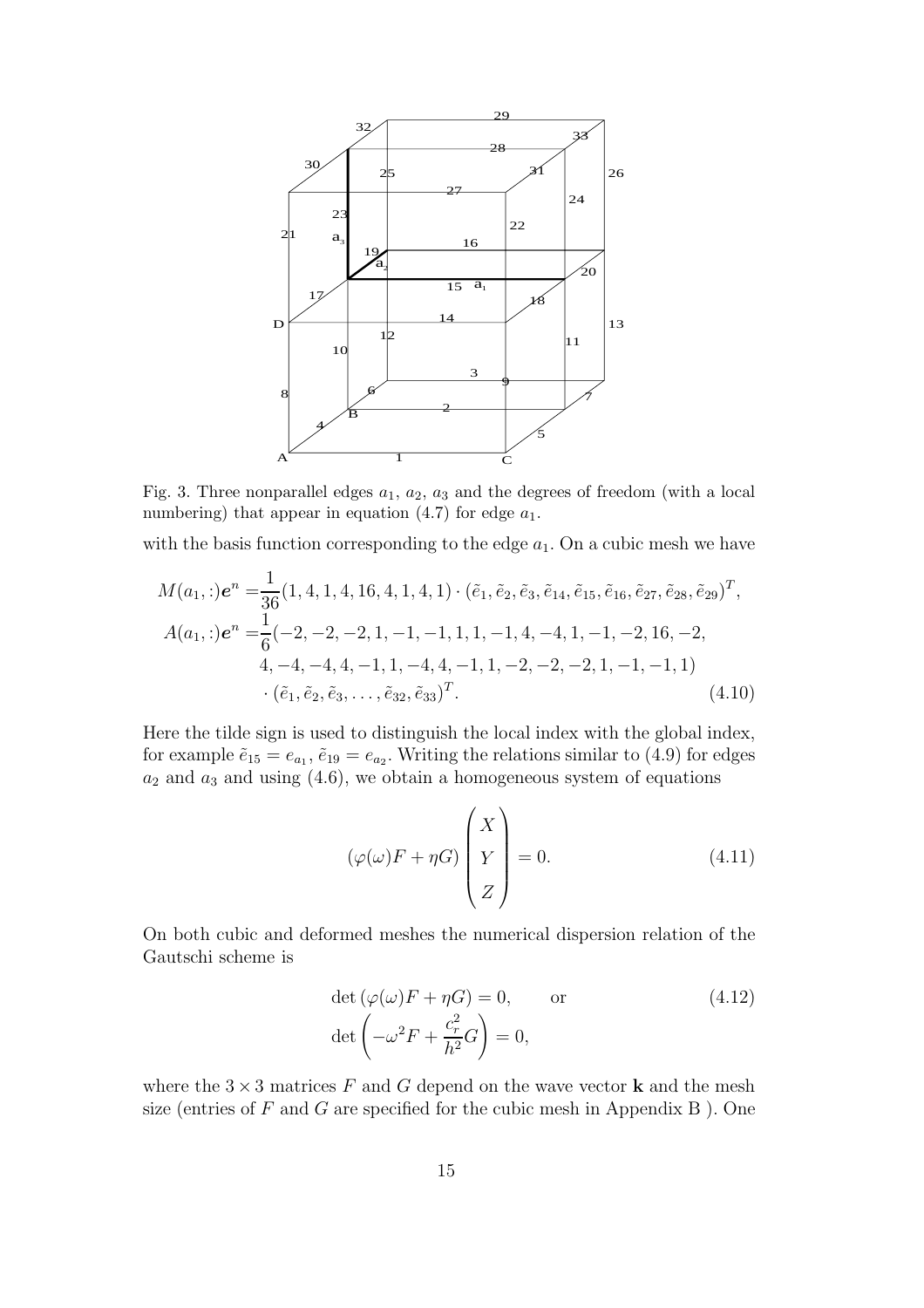of the solutions of the dispersion relation is  $\omega = 0$ , which does not represent anything physical. The other solutions of (4.12) satisfy

$$
(\omega_h h)^2 = 18 \frac{4 - \cos \xi_3 \cos \xi_2 - \cos \xi_1 \cos \xi_2 \cos \xi_3 - \cos \xi_3 \cos \xi_1 - \cos \xi_1 \cos \xi_2}{(2 + \cos \xi_1)(2 + \cos \xi_2)(2 + \cos \xi_3)}
$$
(4.13)

where  $\xi_i = hk_i$ ,  $i = 1, 2, 3$ , and  $\omega_h$  denotes the numerical angular frequency. The exact phase velocity is given by  $c_r = \omega/k$  and the numerical phase velocity is  $v = \omega_h/k$ . In Figure 4 a plot of the phase velocity error is given for cubic elements with  $k_3 = 0$ . For all the numerical experiments throughout this section we assume that  $\epsilon_r = \mu_r = 1$ .



Fig. 4. The phase velocity error of the Gautschi scheme for cubic elements.

Under the assumption  $|kh| \ll 1$  the Taylor expansion of (4.13) shows

$$
\omega_h = c_r k \left( 1 + \frac{1}{24} \frac{k_1^4 + k_2^4 + k_3^4}{k^2} h^2 + \text{higher order terms} \right),\,
$$

which means that the dispersion relation for the Gautschi scheme is satisfied up to second order.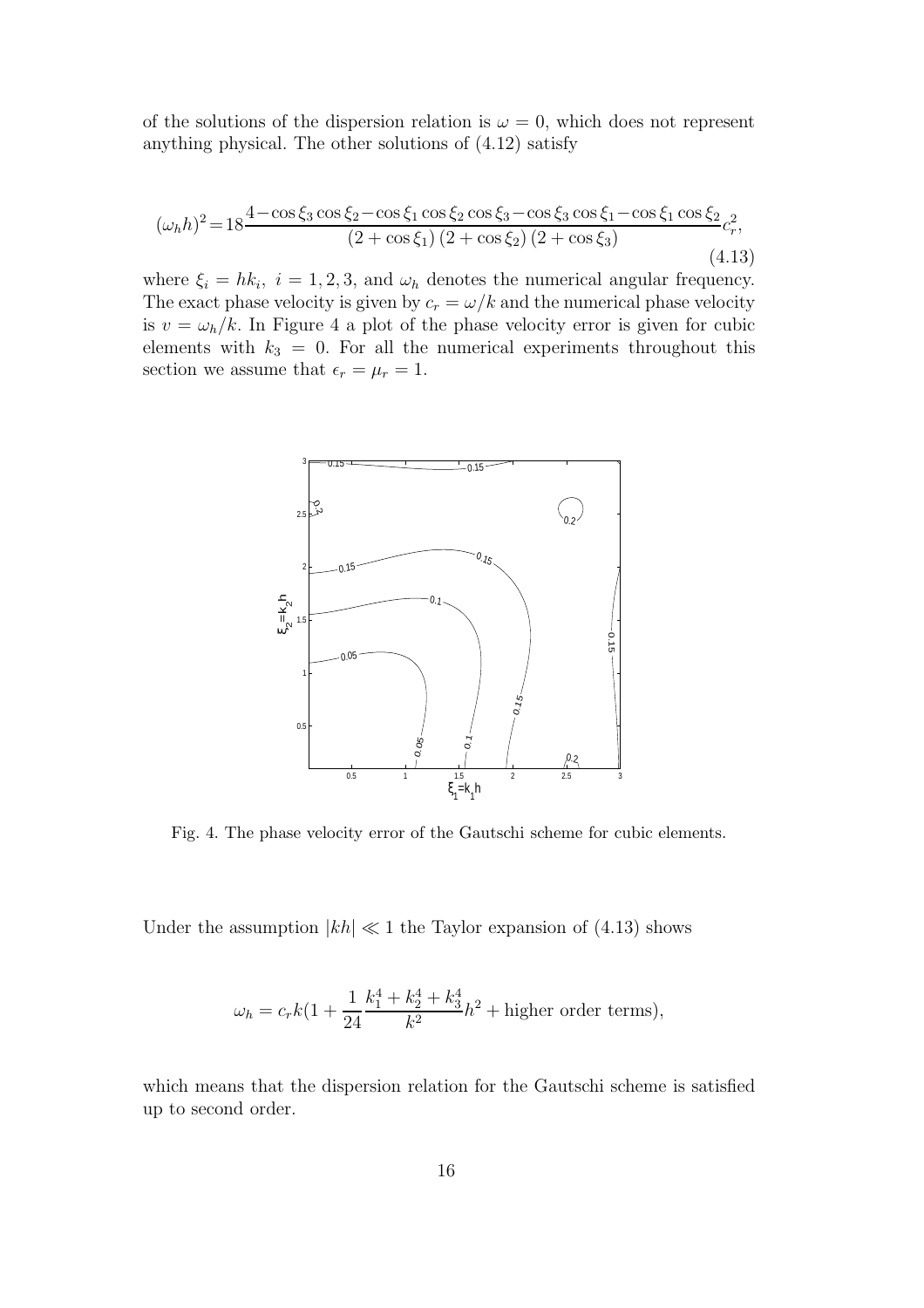# 4.2 Leap frog scheme

Applying relation (4.6) to the leap frog scheme (3.1), we have

$$
\frac{e^{n+1} - 2e^n + e^{n-1}}{\tau^2} = \frac{\exp(-i\omega\tau)e^n - 2e^n + \exp(i\omega\tau)e^n}{\tau^2}
$$

$$
= \frac{2(\cos(\omega\tau) - 1)}{\tau^2}e^n.
$$
(4.14)

Then the generalized eigenvalue problem of the leap frog scheme is

$$
\frac{2(\cos(\omega \tau) - 1)}{\tau^2} M \mathbf{e}^n + \frac{c_r^2}{h^2} A \mathbf{e}^n = 0.
$$
 (4.15)

Introducing  $\varphi(\omega) = \frac{2(\cos(\omega \tau) - 1)}{\tau^2}$  and  $\eta = \frac{c_r^2}{h^2}$  in (4.8) we obtain the dispersion equation for the leap frog scheme

$$
\det\left(\frac{2(\cos(\omega\tau) - 1)}{\tau^2}F + \frac{c_r^2}{h^2}G\right) = 0,
$$
\n(4.16)

with the  $3 \times 3$  matrices F and G defined as in (4.12). There are 3 roots, one is zero which is non physical. The solution of (4.16) satisfies (on a cubic mesh)

$$
\cos(\omega \tau) = 1 - 2 \frac{\chi_1(\tau, h, \mathbf{k})}{\chi_2(\tau, h, \mathbf{k})},\tag{4.17}
$$

where

$$
\chi_1(\tau, h, \mathbf{k}) = 9c_r^2 \tau^2 (4 - \cos \xi_1 \cos \xi_2 \cos \xi_3 - \cos \xi_1 \cos \xi_2 - \cos \xi_2 \cos \xi_3 - \cos \xi_3 \cos \xi_1),
$$
  

$$
\chi_2(\tau, h, \mathbf{k}) = 2h^2 (2 + \cos \xi_1)(2 + \cos \xi_2)(2 + \cos \xi_3),
$$

and  $\xi_i = hk_i, i = 1, 2, 3.$ 

According to the exact dispersion relation (4.3), we would like to have only real solutions  $\omega$  of (4.17). Otherwise, as it is clear from (4.2), the imaginary part of  $\omega$  will contribute to dissipation of the solution (damping if  $Im(\omega) < 0$ or amplification if  $Im(\omega) > 0$ , see e.g. [30]). The value of  $\omega$  is real if and only if

$$
\left|1-2\frac{\chi_1(\tau,h,\mathbf{k})}{\chi_2(\tau,h,\mathbf{k})}\right| \leq 1,
$$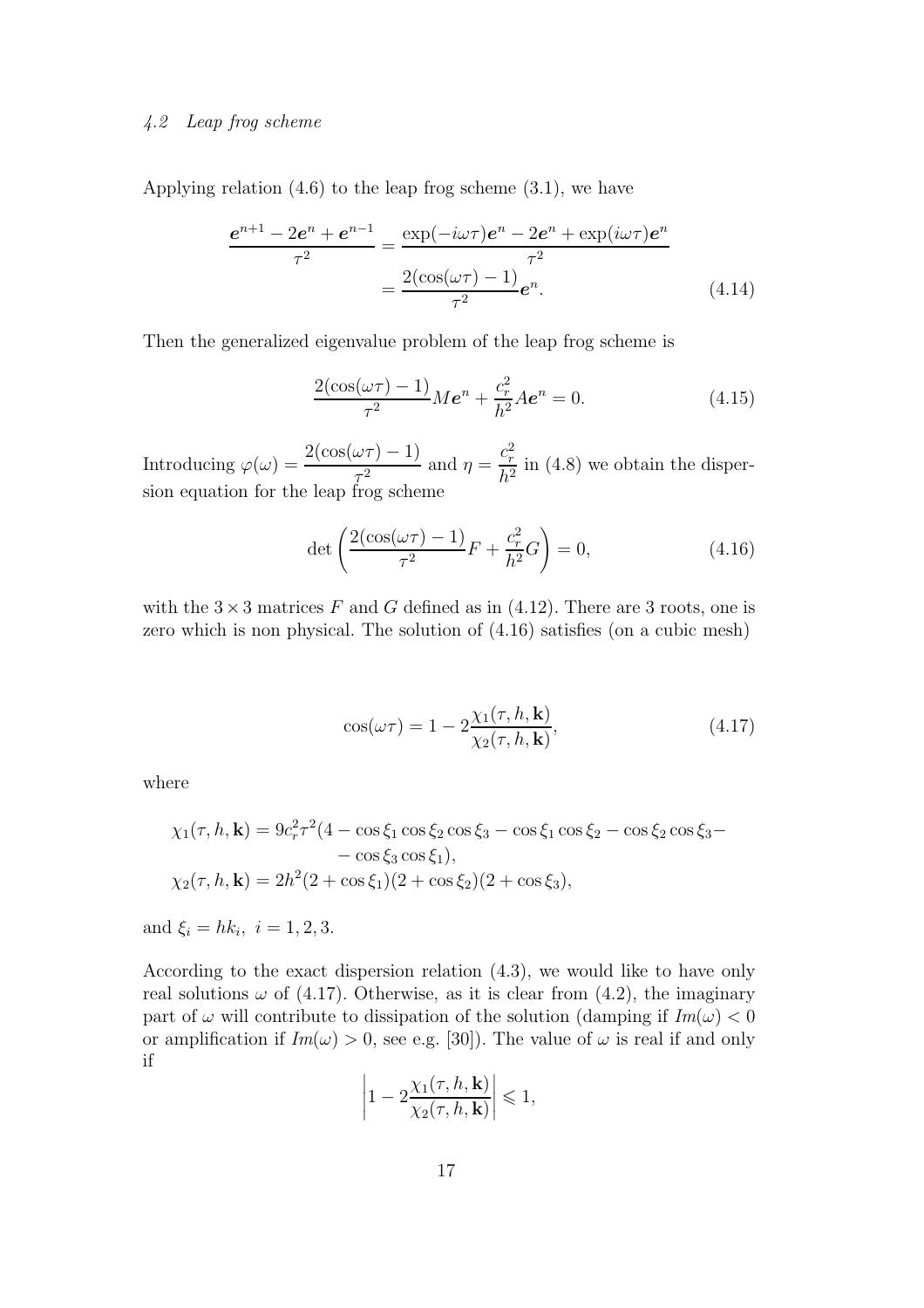or, equivalently,

$$
\frac{c_r \tau}{h} \leq \frac{1}{3} \sqrt{\frac{2(2 + \cos \xi_1)(2 + \cos \xi_2)(2 + \cos \xi_3)}{4 - \cos \xi_1 \cos \xi_2 \cos \xi_3 - \cos \xi_1 \cos \xi_2 - \cos \xi_2 \cos \xi_3 - \cos \xi_3 \cos \xi_1}}(4.18)
$$

Since it is always true that

$$
\sqrt{\frac{2(2+\cos\xi_1)(2+\cos\xi_2)(2+\cos\xi_3)}{4-\cos\xi_1\cos\xi_2\cos\xi_3-\cos\xi_1\cos\xi_2-\cos\xi_2\cos\xi_3-\cos\xi_3\cos\xi_1}} \ge 1,
$$

for the inequality (4.18) to hold true it is sufficient to require that

$$
\frac{c_r \tau}{h} \leqslant \frac{1}{3},\tag{4.19}
$$

which gives stability condition on the uniform mesh. A more general stability condition is given in Appendix A.

Under the assumption  $|kh| \ll 1$  the Taylor expansion of (4.17) shows

$$
\omega_{\tau} = c_r k \left( 1 + \frac{1}{24} c_r^2 k^2 \tau^2 + \frac{1}{24} \frac{k_1^4 + k_2^4 + k_3^4}{k^2} h^2 + \text{higher order terms} \right),\,
$$

where  $\omega_{\tau}$  is the numerical angular frequency. In order to have spatial and temporal error terms of the same order, we should take  $\tau = O(h)$ . This is a clear disadvantage of leap frog compared to Gautschi.

In Figures 5–7, the absolute error of the angular frequency for the leap frog scheme is shown in comparison with the Gautschi scheme for different values of the time step  $\tau$  and deformation angles  $\theta$  ( $\angle DAC = \angle BAC = \theta$ , see Figure 2). Here, for simplicity, we assume  $k_3 = 0$ . Note that in all figures the plots of the leap frog scheme become increasingly similar (as  $\tau$  decreases) to the plot of the time-exact Gautschi scheme. We observe that reduction of the time step beyond 0.002 does not give more accurate results because the spatial error is dominant.

# 4.3 LLC scheme

The generalized eigenvalue problem for the LLC scheme (3.12) is

$$
\frac{2(\cos(\omega\tau)-1)}{\tau^2}M\boldsymbol{e}^n+\frac{(\cos(\omega\tau)+1)}{2}\frac{c_r^2}{h^2}A\boldsymbol{e}^n=0.
$$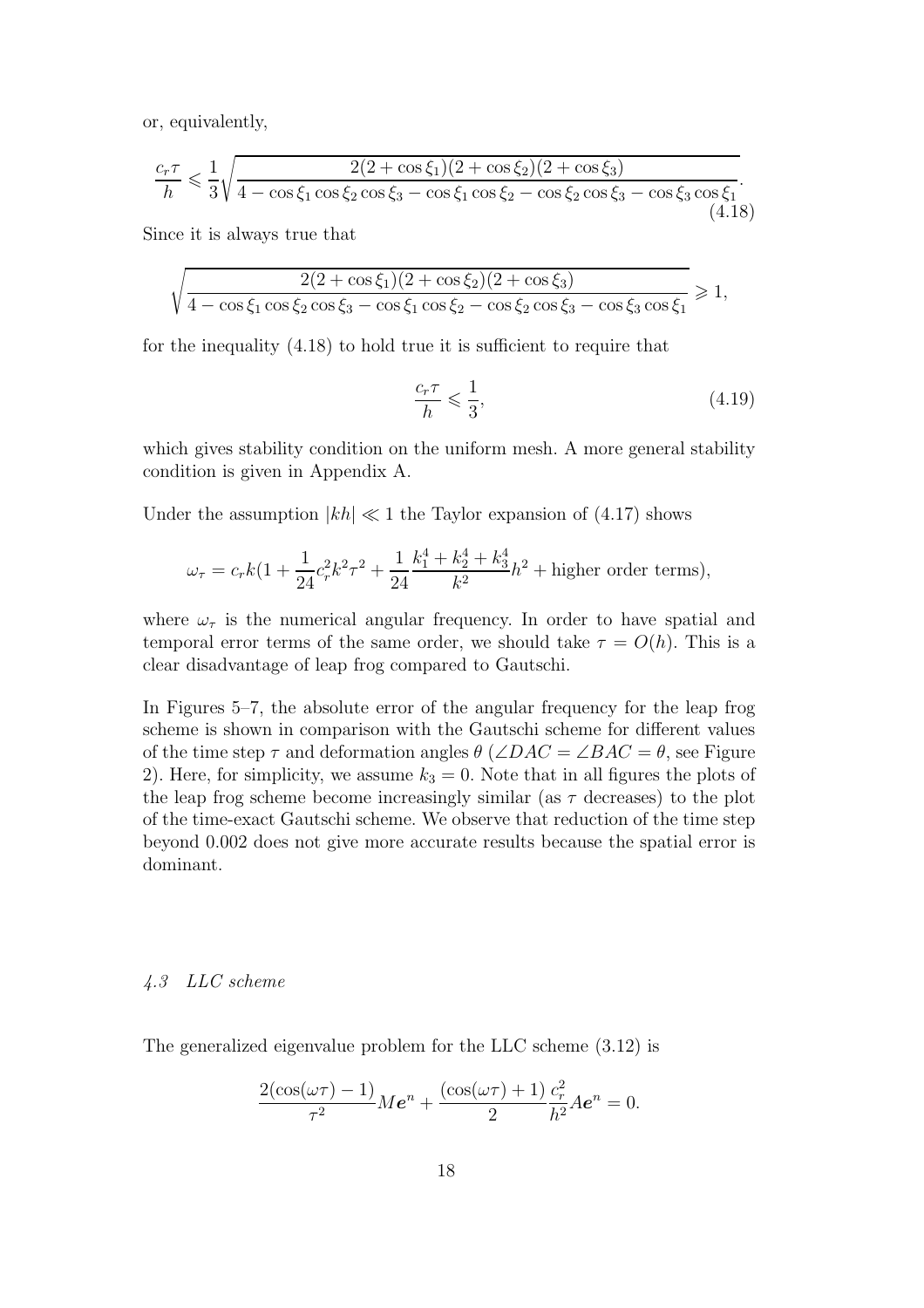

Fig. 5. Absolute value of the angular frequency errors for the leap frog scheme with different time steps and for the Gautschi scheme, mesh size  $h = 1/20$ , deformation angle  $\theta = \pi/2$ .

Introducing  $\varphi(\omega) = \frac{2(\cos(\omega \tau) - 1)}{\tau^2}$  and  $\eta = \frac{\cos(\omega \tau) + 1}{2}$  $\frac{c_r^2}{h^2}$  in (4.8) we obtain the dispersion equation for the LLC scheme

$$
\det\left(\frac{2(\cos(\omega\tau)-1)}{\tau^2}F + \frac{(\cos(\omega\tau)+1)}{2}\frac{c_r^2}{h^2}G\right) = 0,\tag{4.20}
$$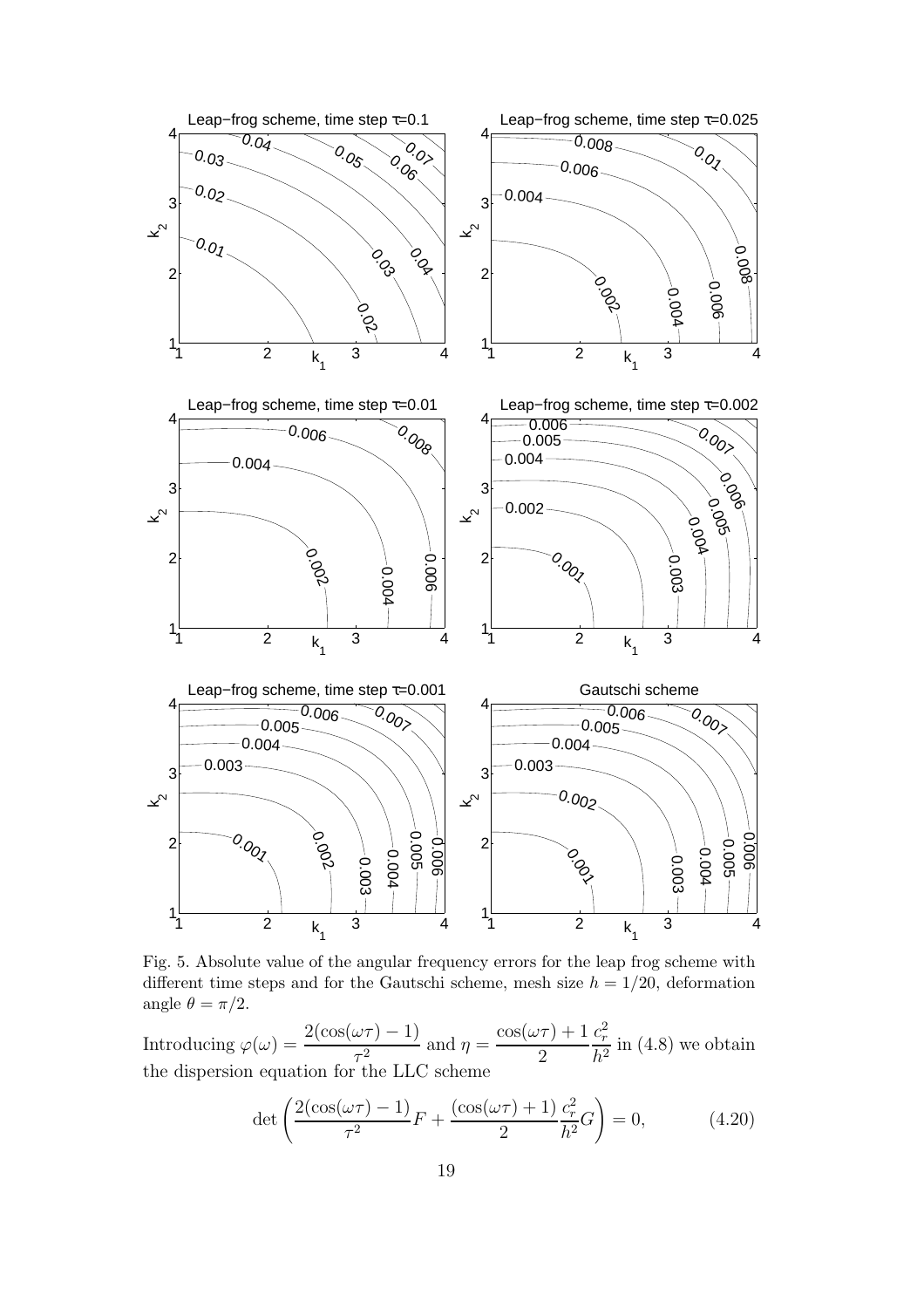

Fig. 6. Absolute value of the angular frequency errors for the leap frog scheme with different time steps and for the Gautschi scheme, mesh size  $h = 1/20$ , deformation angle  $\theta = \pi/3$ .

where the  $3 \times 3$  matrices F and G are given as in (4.12). There are 3 roots, one is zero. The solution of (4.20) satisfies (on a cubic mesh)

$$
\cos(\omega \tau) = \frac{\chi_2(\tau, h, \mathbf{k}) - \chi_1(\tau, h, \mathbf{k})}{\chi_2(\tau, h, \mathbf{k}) + \chi_1(\tau, h, \mathbf{k})},\tag{4.21}
$$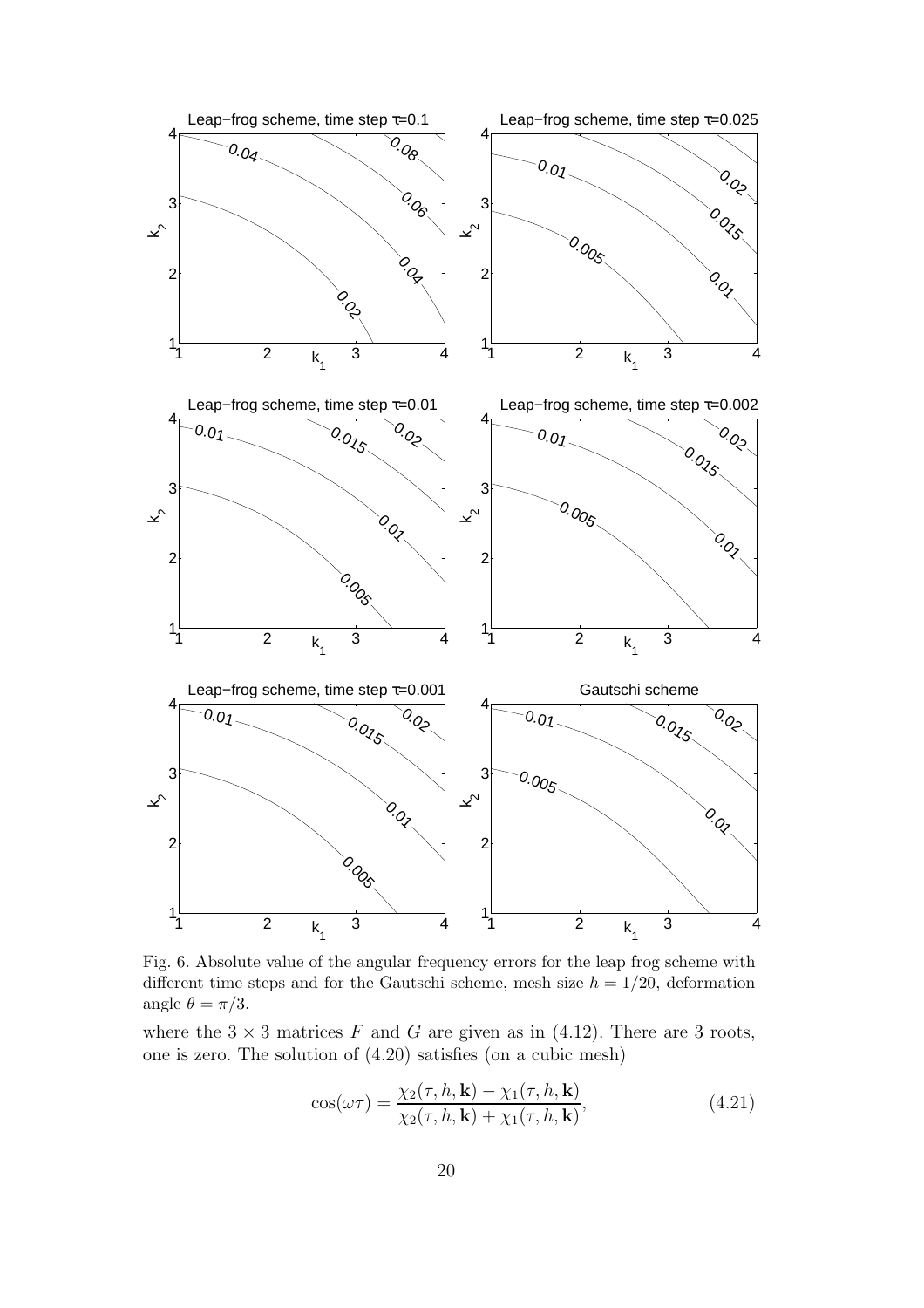

Fig. 7. Absolute value of the angular frequency errors for the leap frog scheme with different time steps and for the Gautschi scheme, mesh size  $h = 1/20$ , deformation angle  $\theta = \pi/4$ .

where

$$
\chi_1(\tau, h, \mathbf{k}) = 9c_r^2 \tau^2 (4 - \cos \xi_1 \cos \xi_2 \cos \xi_3 - \cos \xi_1 \cos \xi_2 - \cos \xi_2 \cos \xi_3 - \cos \xi_3 \cos \xi_1),
$$
  
\n
$$
\chi_2(\tau, h, \mathbf{k}) = 2h^2 (2 + \cos \xi_1)(2 + \cos \xi_2)(2 + \cos \xi_3),
$$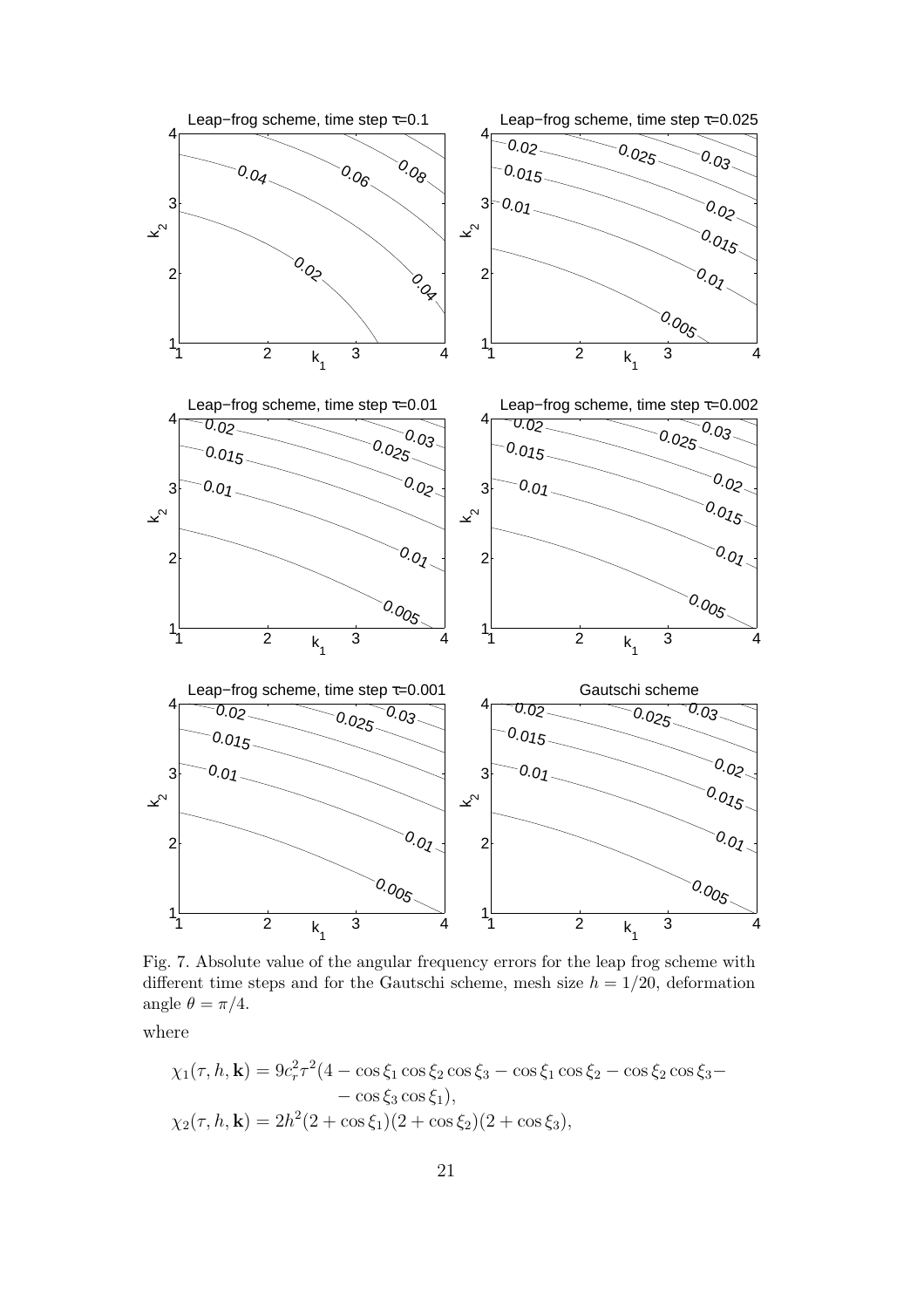and  $\xi_i = hk_i, i = 1, 2, 3.$ 

Under the assumption  $|kh| \ll 1$  the Taylor expansion of (4.21) shows

$$
\omega_{\tau} = c_r k (1 - \frac{1}{12} c_r^2 k^2 \tau^2 + \frac{1}{24} \frac{k_1^4 + k_2^4 + k_3^4}{k^2} h^2 + O(h^4) + O(\tau^4) + O(\tau^2 h^2) + \text{higher order terms}),
$$
\n(4.22)

where  $\omega_{\tau}$  denotes the numerical angular frequency. In order to make the spatial and temporal error terms of the same order, we should take  $\tau = O(h)$ . We note that the dispersion error of the LLC scheme becomes fourth order accurate if we choose

$$
\tau = \sqrt{\frac{1}{2c_r^2} \frac{k_1^4 + k_2^4 + k_3^4}{k^4}} h,
$$
\n(4.23)

which can be called an *optimum time step.* We note that  $(4.22)$ ,  $(?)$  are only valid on a cubic mesh.

In Figures 8–10, the absolute error of angular frequency of the LLC scheme is shown in comparison with the time-accurate Gautschi scheme for different values of time step  $\tau$  and deformation angles  $\theta$  (∠DAC = ∠BAC =  $\theta$ , see Figure 2). Here again we assume for simplicity  $k_3 = 0$ .

For the LLC scheme we observe a similar convergence behavior as for the leap frog scheme. Note that the plot for the step size  $\tau = 0.025$  in Figure 8 differs significantly from the the other plots in the figure due to the increase in the error order observed in (4.22) (cf. (4.23) with  $k_3 = 0$  and  $k_1 \approx k_2$ ).

## **5 Numerical experiments**

#### 5.1 Test problem 1

This test problem is obtained by choosing an arbitrary vector field function  $E_{\text{an}}(x, y, z, t)$  satisfying the boundary conditions, projecting it onto the finite element subspace and substituting the projection into the semidiscrete system (2.16). The source function  $j(t)$  is then chosen such that the finite element projection of  $E_{\text{an}}$  is the exact solution of  $(2.16)$ . Note that it is important to use the exact solution of the semidiscrete system because the difference of this solution with the computed numerical solution represents then *solely* the time error (without the spatial discretization error).

More specifically, we consider the dimensionless Maxwell equations (2.12) in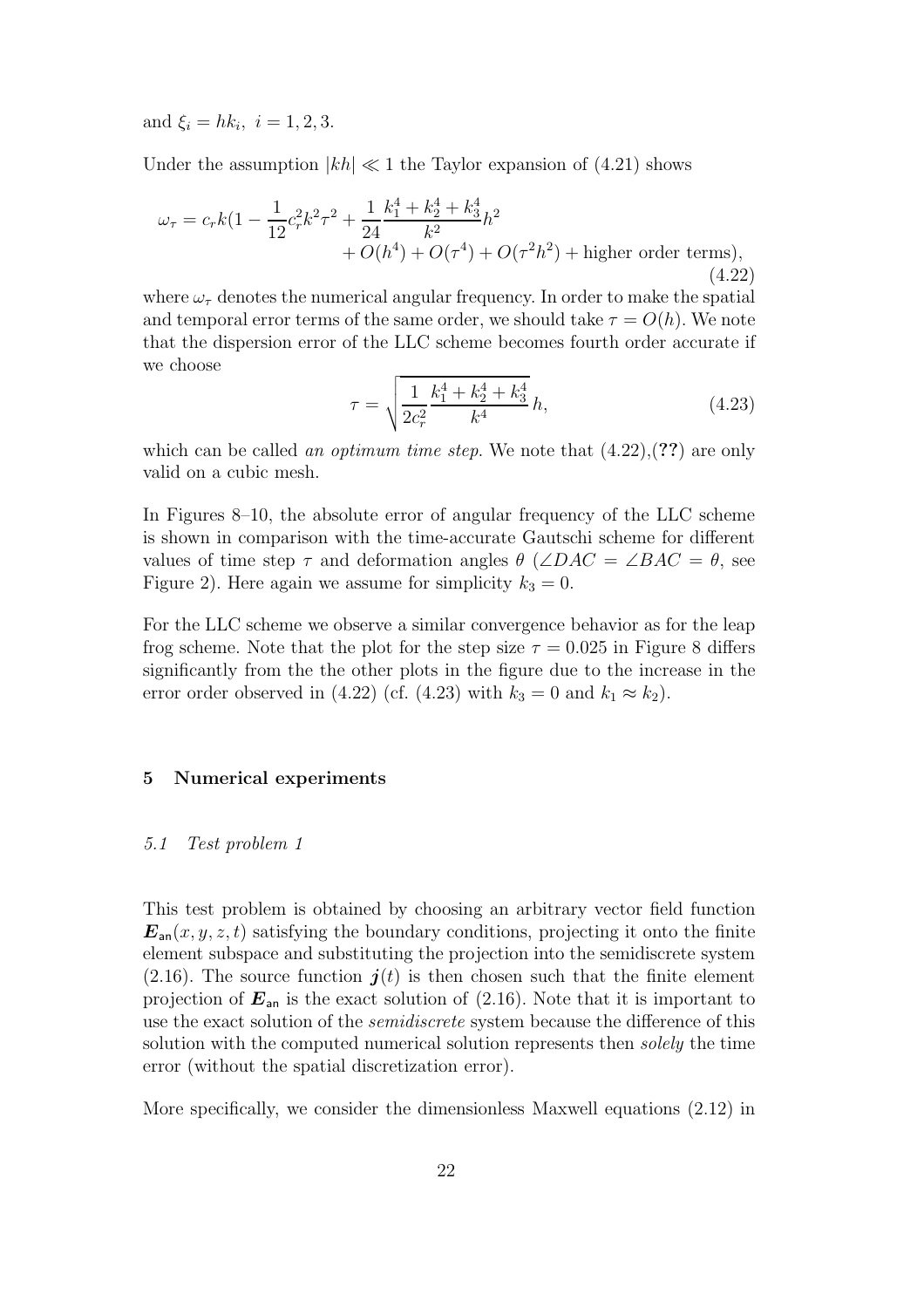

Fig. 8. Absolute value of the angular frequency errors for the LLC scheme with different time steps and for the Gautschi scheme, mesh size  $h = 1/20$ , deformation angle  $\theta = \pi/2$ . The plot for the time step  $\tau = 0.025$  reflects the increase in the error order (cf. (4.23) with  $k_3 = 0$  and  $k_1 \approx k_2$ ).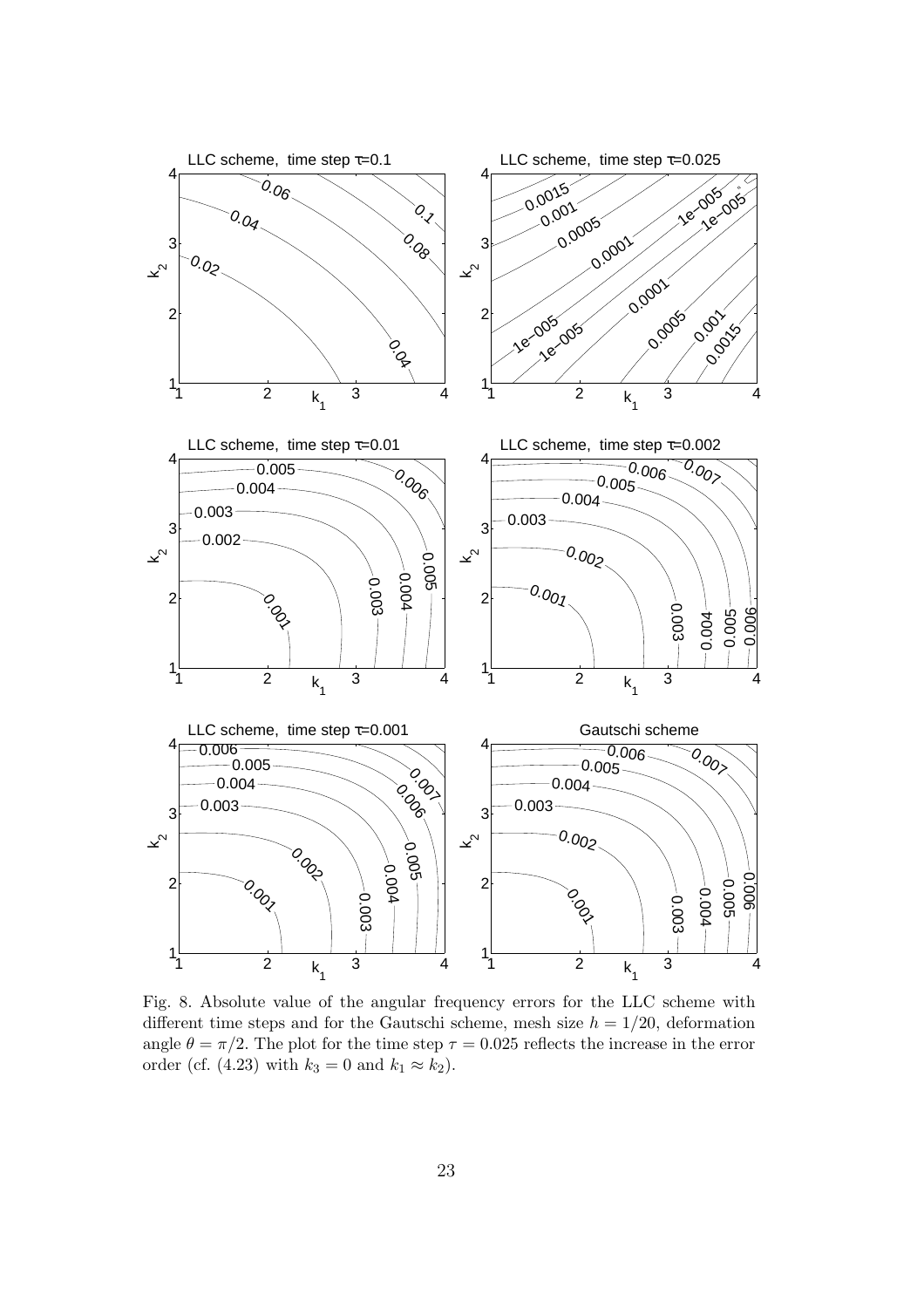

Fig. 9. Absolute value of the angular frequency errors for the LLC scheme with different time steps and for the Gautschi scheme, mesh size  $h = 1/20$ , deformation angle  $\theta = \pi/3$ .

the domain  $\Omega = [0, 1] \times [0, 1] \times [0, 1]$  and we take

$$
\boldsymbol{E}_{\mathsf{an}}(x, y, z, t) = v(t)\bar{\boldsymbol{E}}(x, y, z).
$$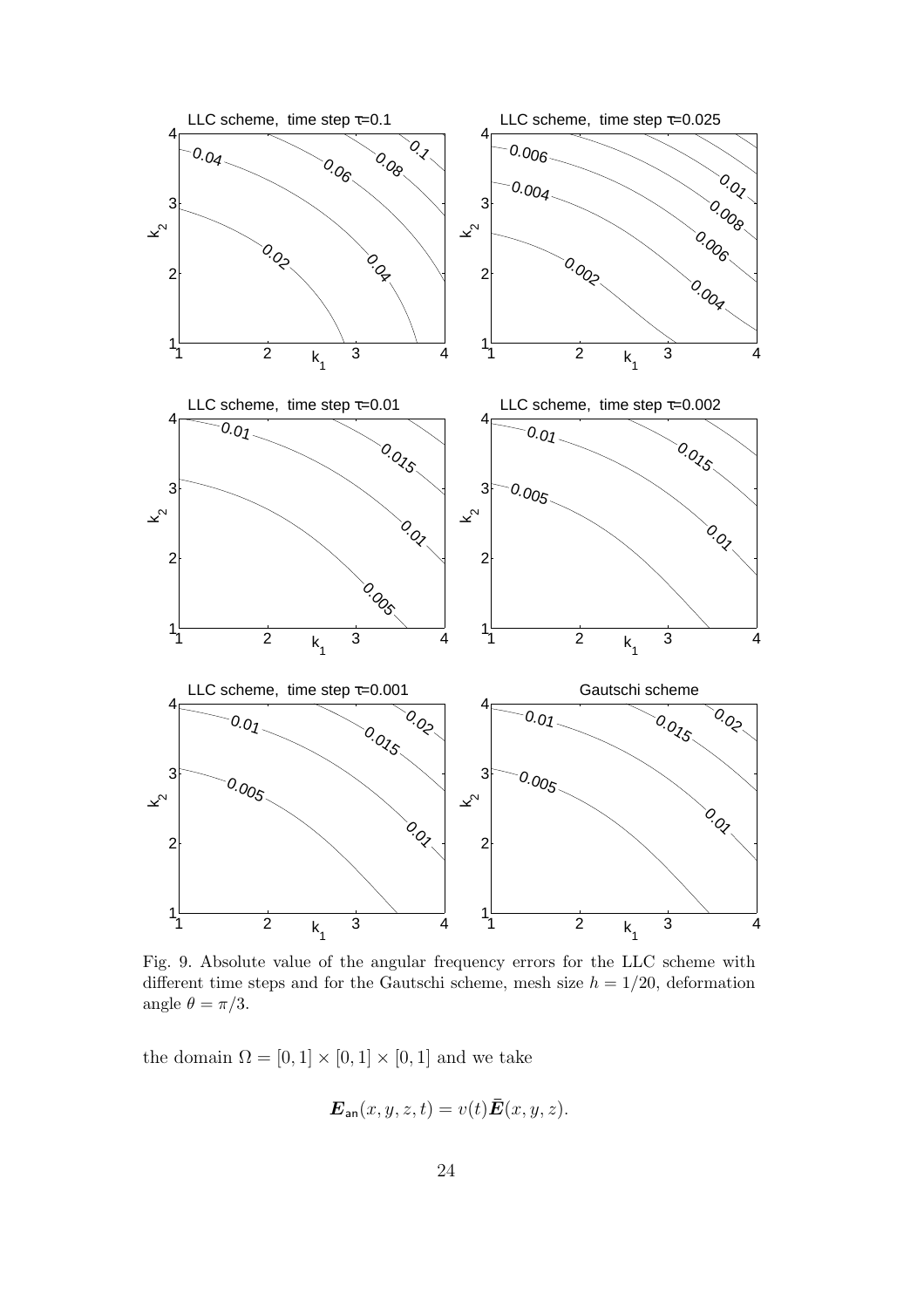

Fig. 10. Absolute value of the angular frequency errors for the LLC scheme with different time steps and for the Gautschi scheme, mesh size  $h = 1/20$ , deformation angle  $\theta = \pi/4$ .

If  $\bar{e}$  is the finite element projection of the field  $\bar{E}$  then

$$
\boldsymbol{e}_{\rm an}(t)=v(t)\boldsymbol{\bar{e}}
$$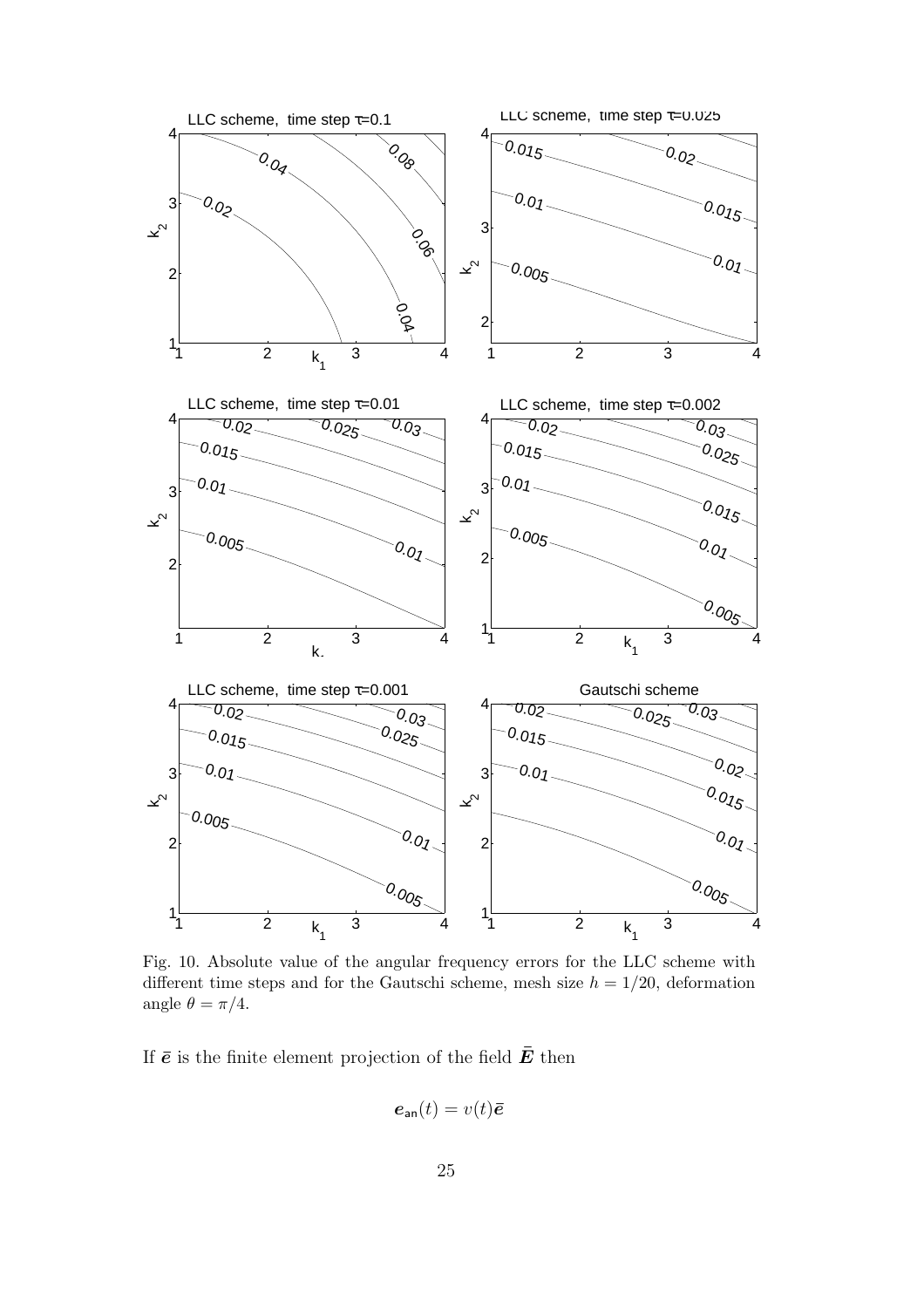is the exact solution of the semidiscrete ODE system (2.16) with

$$
\boldsymbol{j}(t)=(v''M_{\epsilon}+vA_{\mu})\boldsymbol{\bar{e}}.
$$

In our experiments we took

$$
\epsilon_r = 1, \qquad \mu_r = 1.
$$
  

$$
v(t) = \sum_{i=1}^{N_{\omega}} \cos \omega_i t, \qquad \bar{E}(x, y, z) = \begin{bmatrix} \sin \pi y & \sin \pi z \\ \sin \pi x & \sin \pi z \\ \sin \pi x & \sin \pi y \end{bmatrix}.
$$
 (5.1)

where the values of  $\omega_i$  are reported later separately for each of the test runs. This test problem is well suited for studying the evolution of the time error, since the exact solution is readily computable for any moment of time t.

## 5.2 Test problem 2

This test problem differs from the previous one only by the choice of the exact (reference) solution. The exact solution is obtained by any of the available schemes run with an extremely small time step size  $\tau$ . With this  $\tau$  all schemes produce numerical solutions which are practically exact in time but with the same spatial error as the numerical solutions obtained for realistically large  $\tau$ . Such a testing approach is common in numerical time integration of spacediscretized PDE's (see e.g. [25]). This test problem is convenient when one wants to know the error at the final time.

## 5.3 The Krylov subspace dimension and the time error

Here we investigate how the choice of the Krylov subspace dimension in the Gautschi scheme influences its time integration error. We are interested in the evolution of the error in time and therefore use Test problem 1. The frequencies  $\omega_i$  of the inhomogeneous term  $\bm{j}(t)$  (cf. 5.1) are chosen as

$$
\omega_1 = 1, \quad \omega_2 = 10.
$$

The results are presented in Figure 11. Here, the time error evolution of the Gautschi scheme is shown for different fixed Krylov subspace dimensions  $m$ and for the adaptive choice of  $m$  based on the condition  $(3.11)$ . The time integration was done up to the final time  $T = 6 \frac{2\pi}{\max_i {\{\omega_i\}}}$  corresponding to the 6 periods of time. The shown error is the Euclidian norm of the difference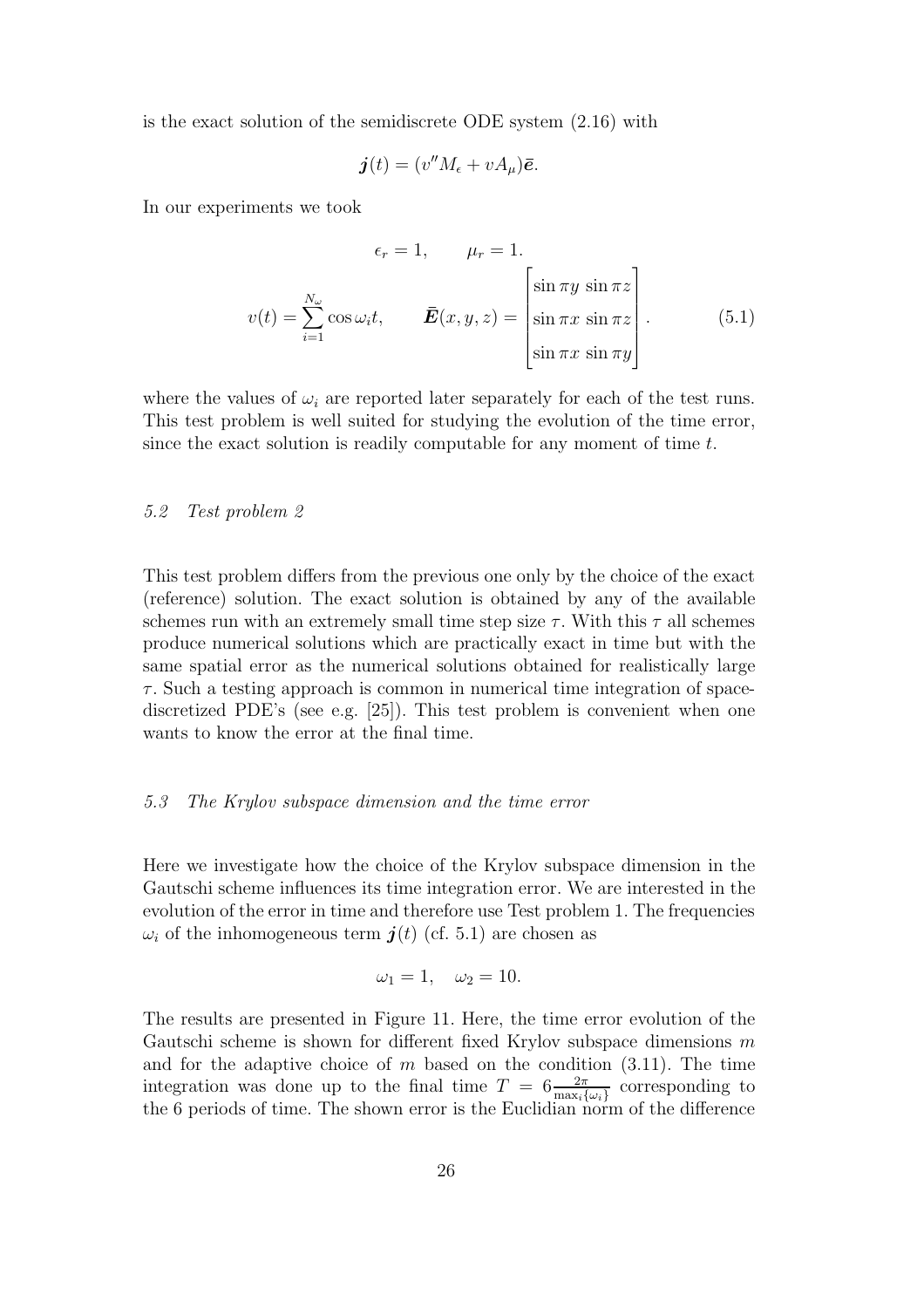

Fig. 11. Error evolution of the Gautschi scheme for  $14 \times 14 \times 14$  (top) and  $24 \times 24 \times 24$ (bottom) meshes for different Krylov subspace dimensions m. The step size corresponds to 7 points per time period.

between the coefficients of the finite element basis expansions of the numerical and the exact solutions.

Inspection of the plots in Figure 11 shows that there is a certain value of  $m = \tilde{m}$  such that increasing the Krylov subspace dimension beyond  $\tilde{m}$  does not lead to any improvement in time accuracy. In other words, even if we compute the action of the matrix function on vectors very accurately the error does not decrease. Thus, for  $m \geqslant m \leqslant m$  we have a scheme where the error caused by the Krylov subspace approximation is negligible as compared to the time error. The adaptive choice of m is able to catch the value of  $\tilde{m}$  very accurately: for example, for the upper plot  $(14 \times 14 \times 14 \text{ mesh})$  we can see that  $\tilde{m} \approx 4$  whereas the adaptive choice gave values m between 3 and 5.

## 5.4 Comparisons of the three schemes

We compare now the time stepping errors at the final time and the CPU times of the three schemes presented in Section 3. Since we are interested in time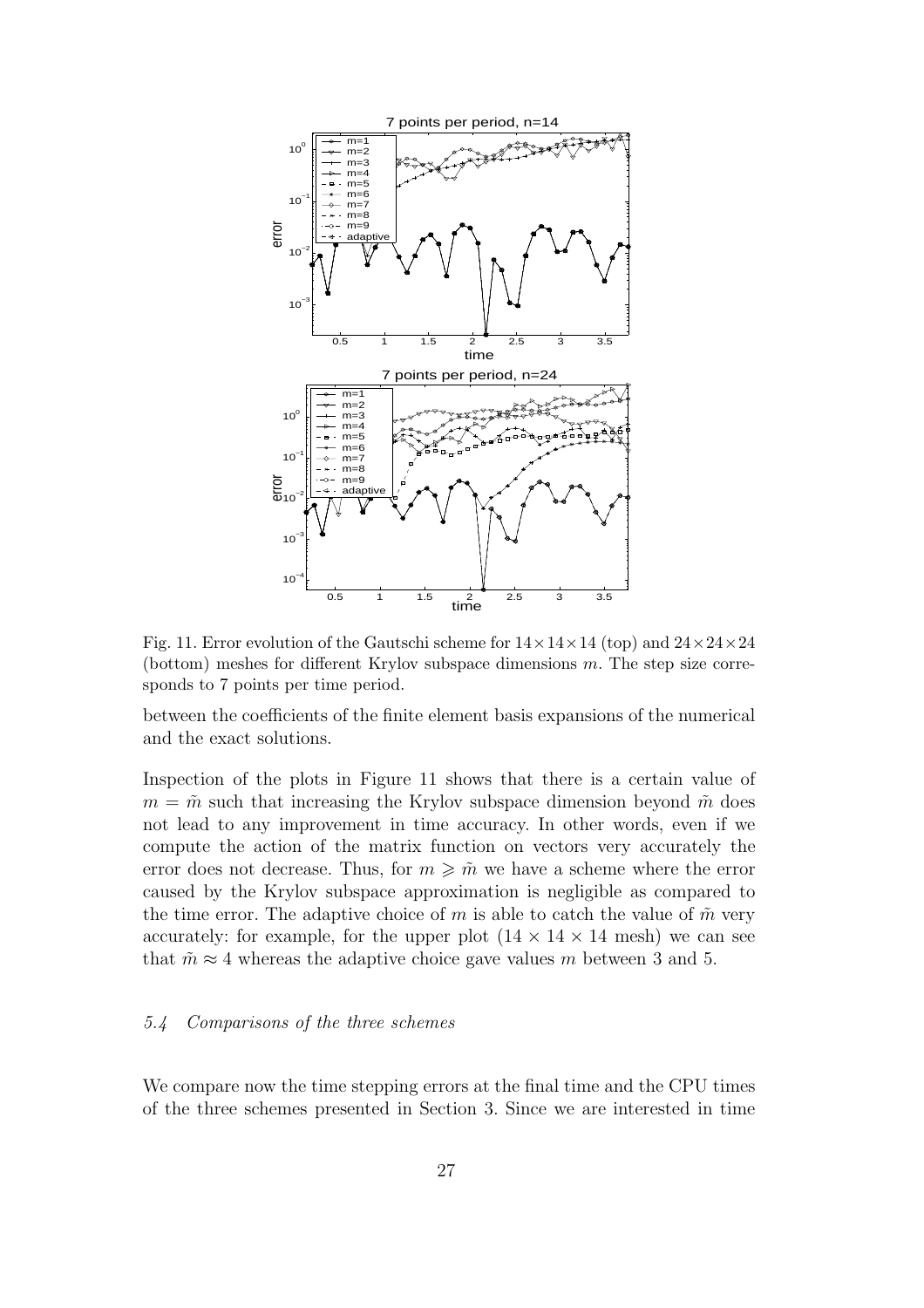errors at the final time, we use Test problem 2. The presented error values are computed as

$$
\texttt{error} = \left\|\frac{\boldsymbol{y}^{\bar{n}} - \boldsymbol{y}^{\bar{n}}_\text{exact}}{\boldsymbol{y}^{\bar{n}}_\text{exact} + \epsilon_C}\right\|_\infty,
$$

where the division of the vectors is understood elementwise,  $y^{\bar{n}}$  and  $y^{\bar{n}}_{\text{exact}}$  are the numerical and the exact (reference) solutions at the final time  $T = \bar{n}\tau$ 50, and  $\epsilon_C$  is the machine epsilon.

#### 5.4.1 Computational work per time step

We recall that the computational work per time step in the Gautschi scheme is a factor  $m+1$  (with m being the Krylov dimension) more than for the leap frog scheme. The Krylov dimension of the Gautschi scheme grows mildly when the mesh gets finer: in the experiments presented below typical values of  $m$ varied between 3 and 7 on the  $10 \times 10 \times 10$  mesh and between 10 and 15 on the  $20 \times 20 \times 20$  mesh.

The cost of the LLC scheme is difficult to compare explicitly with those of the other two schemes. The LLC scheme requires the solution of a linear system with the matrix  $M_{\epsilon} + \frac{\tau^2}{4} A_{\mu}$  whose sparse LU factorization is less efficient than that of  $M_e$ . This makes the scheme very expensive on finer meshes as compared to the other two schemes. For this reason the results for the LLC scheme in this section are shown only for a coarser  $10 \times 10 \times 10$  mesh. One could use an iterative solver in the LLC scheme. However, a simple analysis based on the number of required matrix-vector multiplications shows that the costs would still be higher than for the Gautschi scheme (which needs only upto 15 matrix-vector multiplications on the  $20 \times 20 \times 20$  mesh). Note that performance of the iterative Krylov processes in both the LLC and the Gautschi scheme can be improved by a suitable preconditioning (see [26] for preconditioning of the Krylov subspace matrix function evalutions). On the other hand, the use of approximate implicit schemes [2] or stabilized explicit schemes [29,24,25] might be a good option here, too.

#### 5.4.2 Uniform cubic mesh

In experiments presented in this section, a uniform cubic mesh was used. In the first test, the frequencies  $\omega_i$  of the source term  $\bm{j}(t)$  were taken to be homogeneously distributed:

$$
N_{\omega} = 101, \qquad w_i = 1 + \frac{9}{100}(i - 1), \, i = 1, \dots, 101. \tag{5.2}
$$

The results are presented in Figure 12. We see that all the schemes clearly exhibit second order time accuracy. The peculiar drop in the error-versus- $\tau$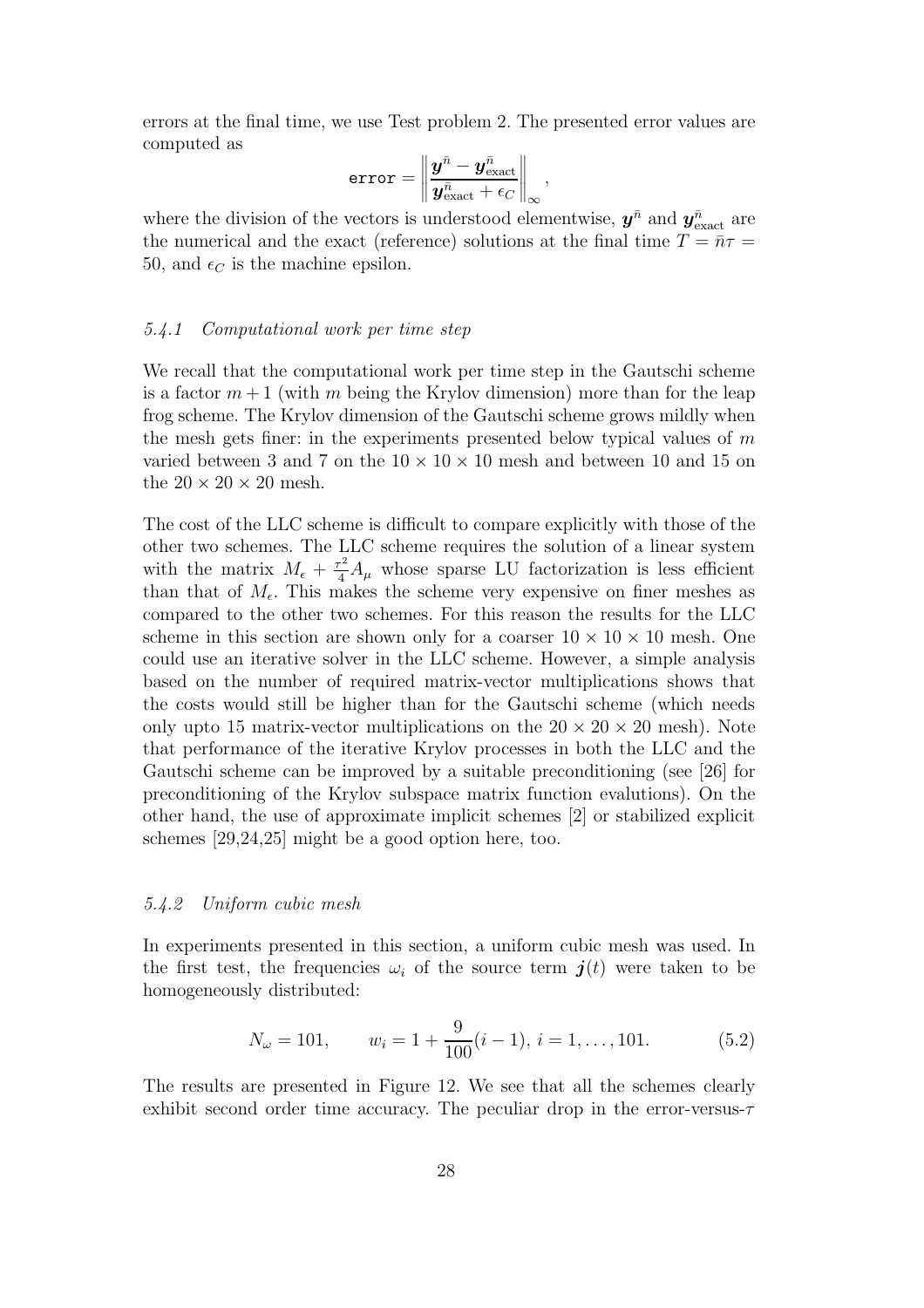

Fig. 12. Errors at the final time against the corresponding step sizes and the required CPU times for the homogeneously distributed frequencies in the source term  $(cf. (5.2))$ . Uniform mesh.

plot of the LLC scheme, is caused by the increase in the error order observed in (4.22), (4.23).

The zigzags seen on the error-versus-CPU time plots of the Gautschi scheme are characteristic for the scheme: smaller time step sizes result in reduction of the Krylov dimension  $m$  which makes the scheme significantly cheaper. There is, thus, an optimal time step size for which the overall computational work is minimal.

As one can see in Figure 12, the implicit Gautschi and LLC schemes lose to the leap frog schemes in performance. This is to be expected since we work on a uniform mesh in a domain with homogeneous  $\epsilon_r$  and  $\mu_r$ . Very similar results were obtained for the case where

$$
N_{\omega} = 101
$$
,  $\omega_i$  evenly distributed in [1, 2],  $i = 1, ..., 100$ ,  $\omega_{101} = 10$ . (5.3)

Here all the schemes yield errors which are approximately a factor  $10<sup>3</sup>$  smaller than for the homogeneous distribution of  $\omega_i$  (5.2).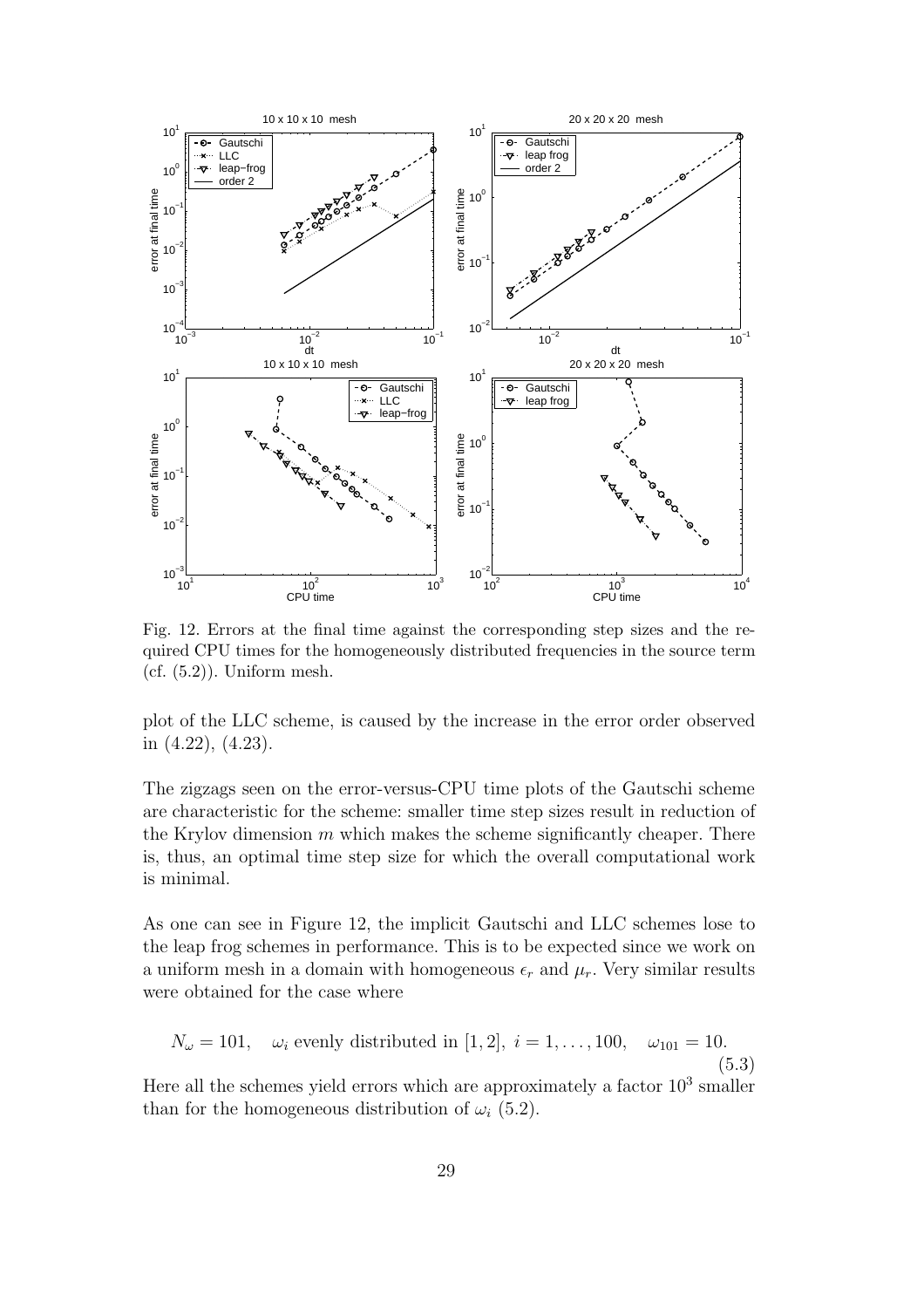

Fig. 13. Errors at the final time against the corresponding step sizes and the required CPU times for the clustered distribution of the frequencies in the source term (cf. (5.3)). Uniform mesh.

## 5.4.3 Unstructured tetrahedral mesh

In this example, Test problem 2 with the homogeneously distributed frequencies in the source term  $(cf. (5.2))$  is solved on a unstructured tetrahedral mesh generated by the Centaur mesh generator. In the mesh used (see Figure 14), the ratio between longest and shortest edge is about 17. Although the mesh is rather coarse, the time step of the leap frog scheme is restricted for stability reasons to the relatively small time step 0.0155 (which a factor two smaller than the stability time step restriction of a uniform mesh with approximately the same number of degrees of freedom).

The results of the experiment are given in Figure 15. Note the irregular convergence pattern of the LLC scheme which is apparently caused by effects of the MATLAB/UMFPACK sparse direct solver used in the scheme (the accuracy of the solver is compromised to retain sparsity in the LU factors). It is evident that to achieve the same accuracy both the explicit leap frog scheme and the implicit LLC scheme require much smaller time steps than the Gautschi scheme and their computational times are bigger than that of the Gautschi scheme.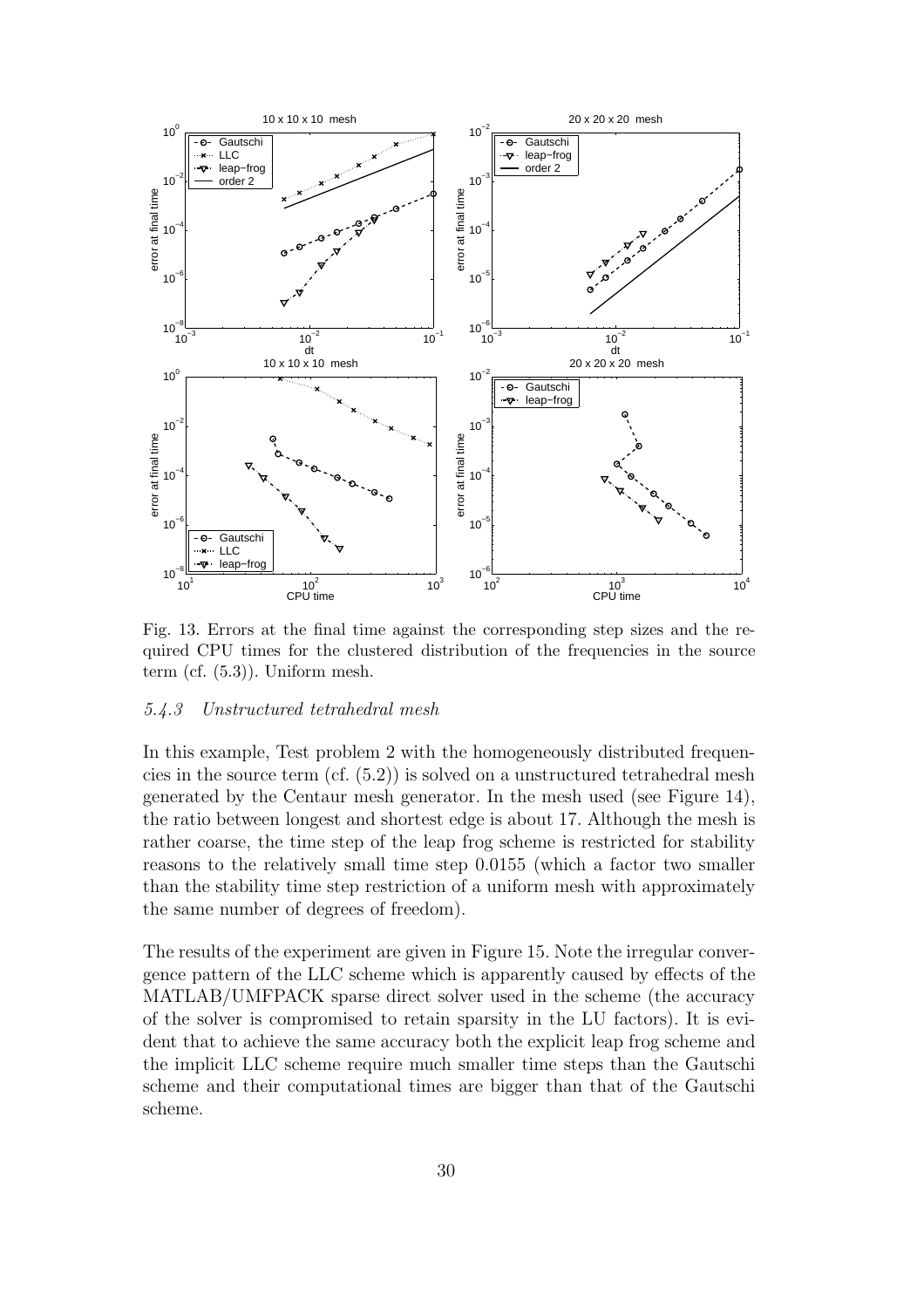

Fig. 14. A cut of the unstructured mesh used for the experiment.



Fig. 15. Unstructured mesh. Errors at the final time against the corresponding step sizes and the required CPU times for the homogeneously distributed frequencies in the source term (cf.  $(5.2)$ ).

# 5.4.4 Exactness of the Gautschi scheme for the slowly varying inhomogeneous term

The Gautschi scheme is known to be exact for the constant inhomogeneous term  $j(t)$  [7,11]. To see whether this is the case for our Krylov subspace implementation of the scheme, we take in these two tests (i) zero and (ii) very small values of  $\omega_i$ :

$$
(i) \quad N_{\omega} = 1, \qquad \omega_1 = 0,\tag{5.4}
$$

(i) 
$$
N_{\omega} = 3
$$
,  $\omega_1 = 10^{-5}$ ,  $\omega_2 = 2.23 \cdot 10^{-5}$ ,  $\omega_3 = 8 \cdot 10^{-6}$ . (5.5)

The results (obtained for the uniform cubic mesh) are presented in Figures 16 and 17. Note the superconvergence effects observed for the leap frog and the LLC schemes on the  $10 \times 10 \times 10$  mesh: the schemes are almost fourth order accurate. The results clearly show that the Gautschi scheme with adaptive choice of the Krylov subspace dimension is practically exact for these problems.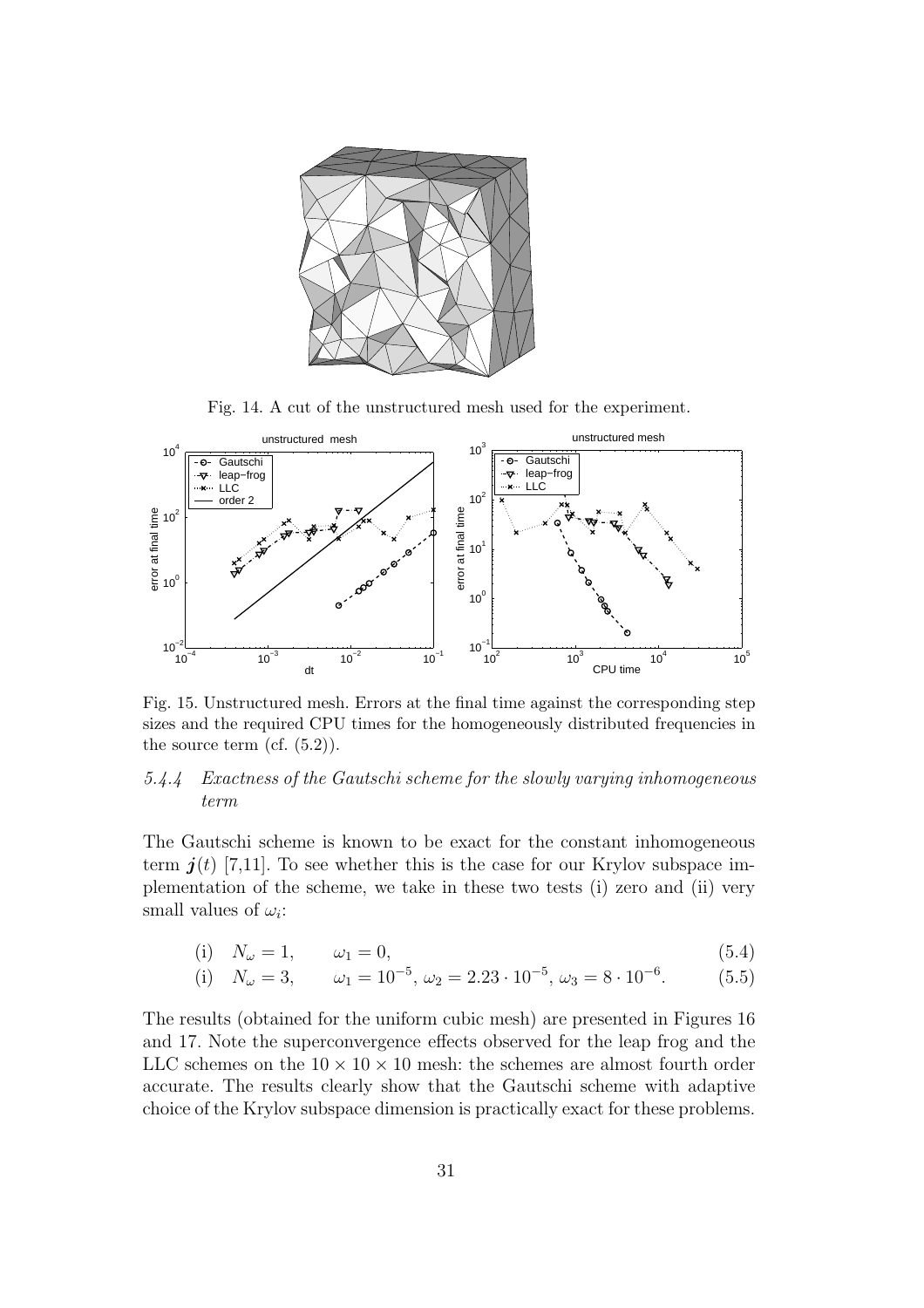

Fig. 16. Errors at the final time against the corresponding step sizes and the required CPU times for the constant source term (cf. (5.4)).

# **6 Conclusions and suggestions for future research**

It is shown that the Gautschi cosine scheme can be efficiently implemented for edge finite element discretizations of the three-dimensional Maxwell equations. The implementation involves a sparse LU (or Cholesky) factorization of the mass matrix which is also required for explicit time stepping schemes and in most cases can be done efficiently. When the direct solution is not feasible the action of the inverse of the mass matrix could also be computed by an iterative solver.

We also proposed a simple strategy for the adaptive choice of the Krylov dimension. This strategy proves to be successful in our experiments, in particular, the error triggered by the Krylov subspace approximation appears negligible to the time error. Moreover, the exactness of the Gautschi scheme for the constant inhomogeneous term was observed in practice for our Gautschi-Krylov implementation.

Dispersion analysis presented in the paper revealed superior properties of the Gautschi scheme as compared to the leap frog and the LLC scheme.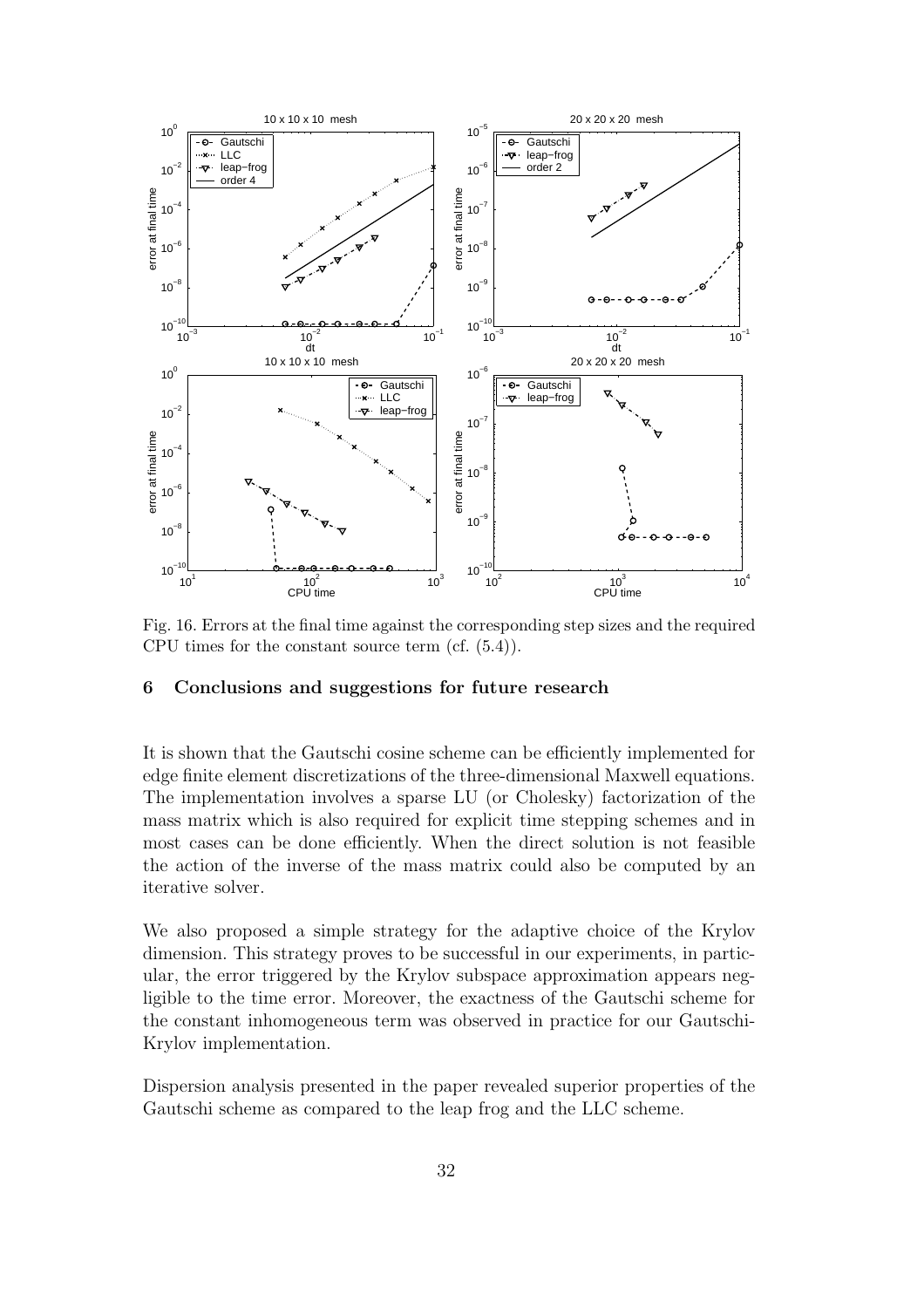

Fig. 17. Errors at the final time against the corresponding step sizes and the required CPU times for the slowly varying source term (cf. (5.5)).

The presented numerical experiments demonstrate that the Gautschi scheme is more efficient (in terms of the achieved accuracy and the required CPU time) than the implicit LLC scheme. The Gautschi scheme is much more efficient than the explicit leap frog scheme and the LLC scheme (i) on nonuniform meshes or (ii) when the inhomogeneous source term is a slowly varying function of time.

A relevant future research topic would be an extension of the Gautschi-Krylov scheme to the Maxwell equations with nonzero conductivity terms. It would also be interesting to see how the Gautschi-Krylov scheme performs with the recently developed matrix function preconditioning technique [26].

The presented results indicate that the Gautschi-Krylov scheme is a promising tool for efficient time integration of the Maxwell equations.

# **Acknowledgements**

The first author thanks Jason Frank for useful discussions.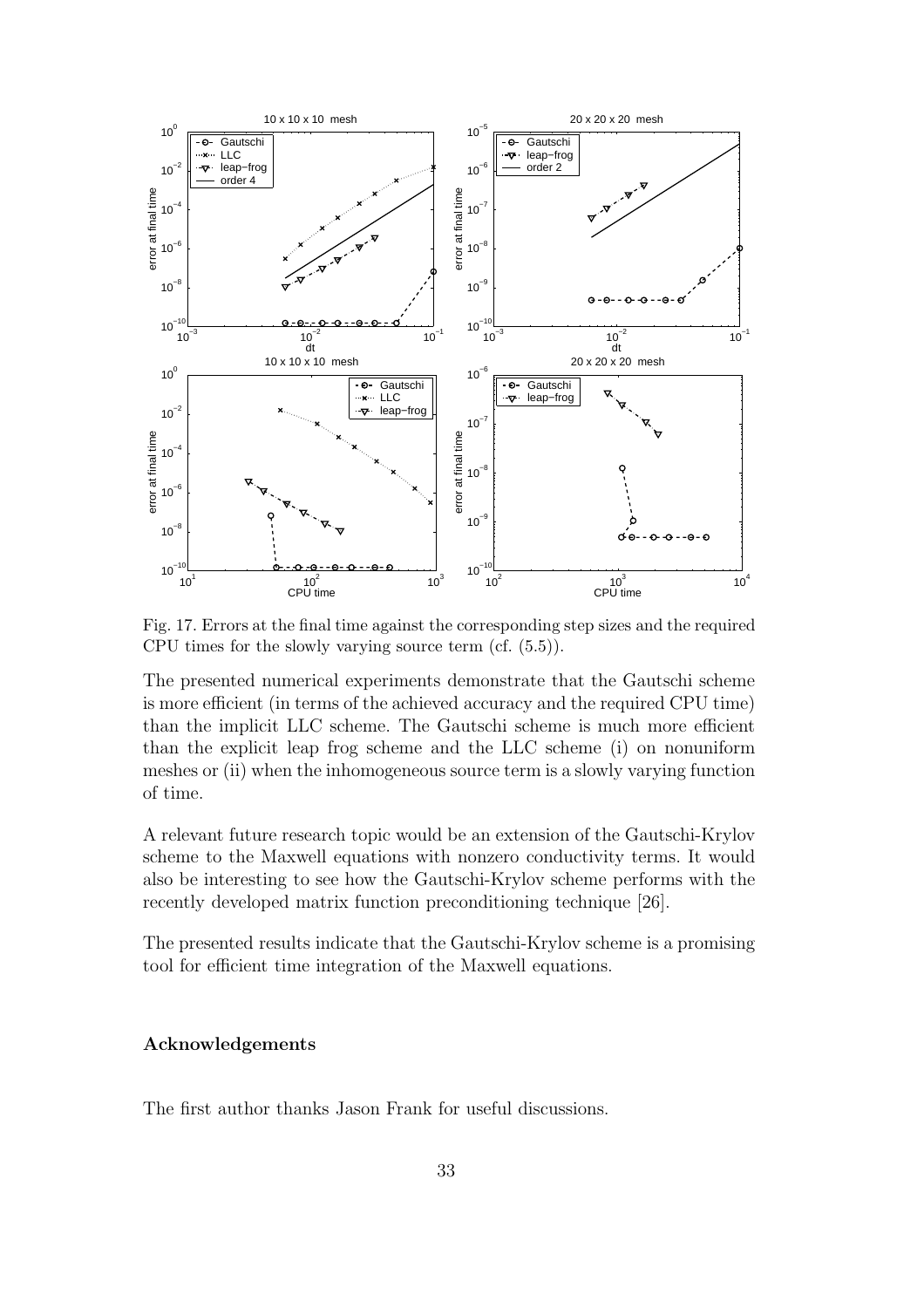## **References**

- [1] R. Barrett, M. Berry, T. F. Chan, J. Demmel, J. Donato, J. Dongarra, V. Eijkhout, R. Pozo, C. Romine, and H. A. van der Vorst. *Templates for the Solution of Linear Systems: Building Blocks for Iterative Methods*. SIAM, Philadelphia, PA, 1994. Available at URL http:// www. netlib .org/ templates/.
- [2] M. A. Botchev, G. L. G. Sleijpen, and H. A. van der Vorst. Stability control for approximate implicit time stepping schemes with minimum residual iterations. *Appl. Numer. Math.*, 31(3):239–253, 1999.
- [3] H. De Raedt, K. Michielsen, J. S. Kole, and M. T. Figge. One-step finitedifference time-domain algorithm to solve the Maxwell equations. *Phys. Rev. E*, 67:056706, 2003.
- [4] V. L. Druskin and L. A. Knizhnerman. Two polynomial methods of calculating functions of symmetric matrices. *U.S.S.R. Comput. Maths. Math. Phys.*, 29(6):112–121, 1989.
- [5] V. L. Druskin and L. A. Knizhnerman. Krylov subspace approximations of eigenpairs and matrix functions in exact and computer arithmetic. *Numer. Lin. Alg. Appl.*, 2:205–217, 1995.
- [6] V. L. Druskin and L. A. Knizhnerman. Extended Krylov subspaces: approximation of the matrix square root and related functions. *SIAM J. Matrix Anal. Appl.*, 19(3):755–771 (electronic), 1998.
- [7] W. Gautschi. Numerical integration of ordinary differential equations based on trigonometric polynomials. *Numer. Math*, 3:381–397, 1961.
- [8] S. D. Gedney and U. Navsariwala. An unconditionally stable finite element time-domain solution of the vector wave equation. *IEEE Microwave and Guided Wave Letters*, 5(10):332–334, Oct. 1995.
- [9] G. H. Golub and C. F. Van Loan. *Matrix Computations*. The Johns Hopkins University Press, Baltimore and London, third edition, 1996.
- [10] M. Hochbruck and C. Lubich. On Krylov subspace approximations to the matrix exponential operator. *SIAM J. Numer. Anal.*, 34(5):1911–1925, 1997.
- [11] M. Hochbruck and C. Lubich. A Gautschi-type method for oscillatory secondorder differential equations. *Numer. Math.*, 83:403–426, 1999.
- [12] M. Hochbruck, C. Lubich, and H. Selhofer. Exponential integrators for large systems of differential equations. *SIAM J.Sci. Comp.*, 15(5):1552–1574, 1998.
- [13] R. Horváth. Uniform treatment of numerical time-integrations of the Maxwell equation. In W. H. A. Schilders, J. W. ter Maten, and S. H. M. J. Houben, editors, *Proc. of the Conference "Scientific Computing in Electrical Engineering" SCEE-2002, Eindhoven*, Springer Series Mathematics in Industry, pages 231–239. Springer Verlag, 2004.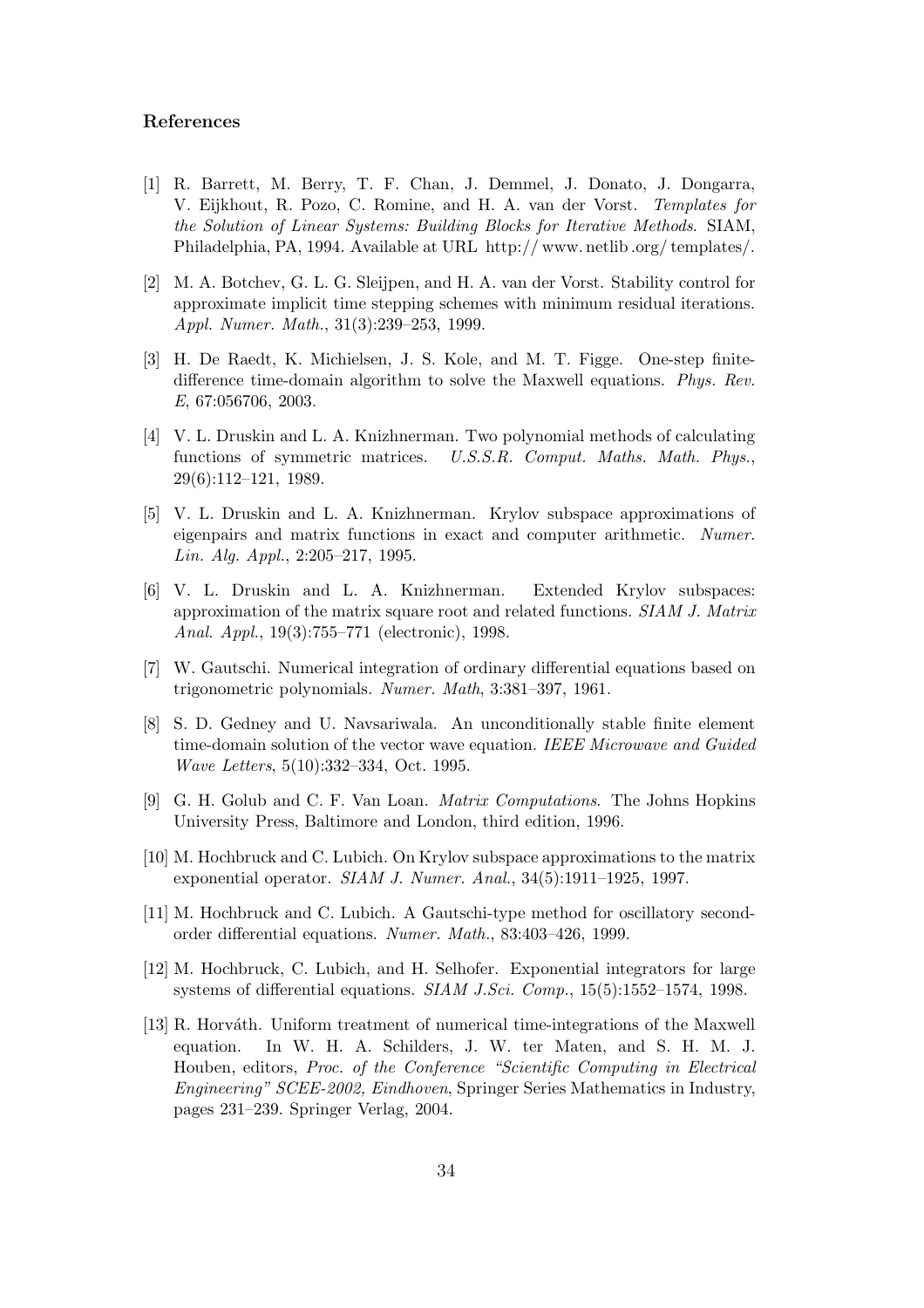- [14] L. A. Knizhnerman. Calculation of functions of unsymmetric matrices using Arnoldi's method. *U.S.S.R. Comput. Maths. Math. Phys.*, 31(1):1–9, 1991.
- [15] J. S. Kole, M. T. Figge, and H. De Raedt. Unconditionally stable algorithms to solve the time-dependent Maxwell equations. *Phys. Rev. E*, 64:066705, 2001.
- [16] J. S. Kole, M. T. Figge, and H. De Raedt. Higher-order unconditionally stable algorithms to solve the time-dependent Maxwell equations. *Phys. Rev. E*, 65:066705, 2002.
- [17] J.-F. Lee, R. Lee, and A. Cangellaris. Time-domain finite-element methods. *IEEE transactions on antennas and propagation*, 45(3):430–442, 1997.
- [18] P. Monk. *Finite Element Methods for Maxwell's Equations*. Oxford University Press, 2003.
- [19] J.-C. Nédélec. Mixed finite elements in  $\mathbb{R}^3$ . *Numer. Math.*, 35(3):315–341, 1980.
- [20] J.-C. Nédélec. A new family of mixed finite elements in  $\mathbb{R}^3$ . *Numer. Math.*, 50(1):57–81, 1986.
- [21] G. Rodrigue and D. White. A vector finite element time-domain method for solving Maxwell's equations on unstructured hexahedral grids. *SIAM J. Sci. Comput.*, 23(3):683–706 (electronic), 2001.
- [22] Y. Saad. Analysis of some Krylov subspace approximations to the matrix exponential operator. *SIAM J. Numer. Anal.*, 29(1):209–228, 1992.
- [23] Y. Saad. Iterative methods for sparse linear systems. Book out of print, 2000. Available at URL http:// www-users .cs .umn .edu/ <sup>∼</sup>saad /books.html.
- [24] A. S. Shvedov and V. T. Zhukov. Explicit iterative difference schemes for parabolic equations. *Russian Journal of Numerical Analysis and Mathematical Modelling*, 13(2):133–148, 1998.
- [25] B. P. Sommeijer, L. F. Shampine, and J. G. Verwer. RKC: An explicit solver for parabolic PDEs. *J. Comput. Appl. Math.*, 88:315–326, 1997.
- [26] J. van den Eshof and M. Hochbruck. Preconditioning Lanczos approximations to the matrix exponential. Preprint of the Dept. of Mathematics, Heinrich Heine University, Duesseldorf, Germany, March, 2004, March 2004. To appear in SIAM J. Sci. Comput.
- [27] H. A. van der Vorst. An iterative solution method for solving  $f(A)x = b$ , using using Krylov subspace information obtained for the symmetric positive definite matrix A. *J. Comput. Appl. Math.*, 18:249–263, 1987.
- [28] H. A. van der Vorst. *Iterative Krylov methods for large linear systems*. Cambridge University Press, 2003.
- [29] J. G. Verwer. Explicit Runge–Kutta methods for parabolic partial differential equations. *Appl. Num. Math.*, 22:359–379, 1996.
- [30] P. Wesseling. *Principles of Computational Fluid Dynamics*. Springer, 2001.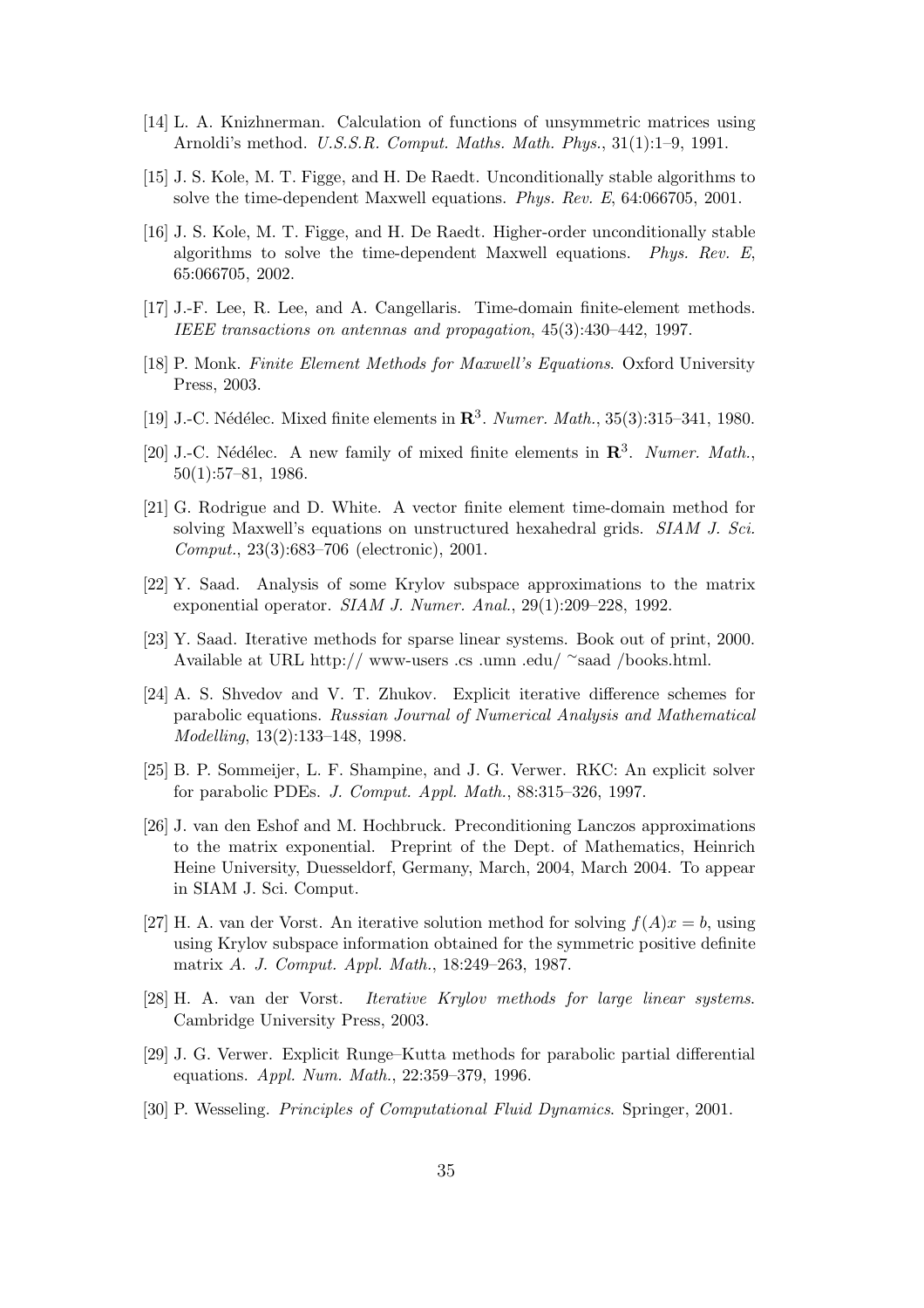- [31] K. S. Yee. Numerical solution of initial boundary value problems involving Maxwells equations in isotropic media. *IEEE Transactions on Antennas and Propagation*, 14(3):302–307, March 1966.
- [32] O. C. Zienkiewicz and I. Morgan. *Finite elements and approximations*. John Wiley & Sons, 1983.

# **A Stability of the leap frog scheme**

To derive a stability condition for the leap frog scheme we consider the homogeneous case  $\boldsymbol{j}(t) = 0$ :

$$
M_{\epsilon}e^{n+1} + (\tau^2 A_{\mu} - 2M_{\epsilon})e^n + M_{\epsilon}e^{n-1} = 0,
$$
 (A.1)

or in its equivalent form

$$
e^{n+1} + (\tau^2 M_{\epsilon}^{-1} A_{\mu} - 2I)e^n + e^{n-1} = 0.
$$
 (A.2)

In our analysis, we follow the standard approach based on diagonalizing the matrices involved in the scheme (see e.g. [32]). Any solution of  $(A.2)$  can be written as

$$
e^n = \sum_m \gamma_m^n \alpha_m, \tag{A.3}
$$

where  $\alpha_m$ 's are the eigenvectors corresponding to the eigenvalues  $(\lambda_m)$  of the following eigenvalue problem

$$
M_{\epsilon}^{-1}A_{\mu}\boldsymbol{x} = \lambda\boldsymbol{x}.\tag{A.4}
$$

We assume that matrices  $M_{\epsilon}$  and  $A_{\mu}$  are Hermitian,  $M_{\epsilon}$  is positive definite and  $A<sub>u</sub>$  is positive semidefinite. This is guaranteed by the finite element discretization provided that  $\mu$  and  $\epsilon$  have corresponding properties. The eigenvalues of  $(A.4)$  are then nonnegative. Substitution of  $(A.3)$  into  $(A.2)$  yields

$$
\sum_{m} \gamma_{m}^{n+1} \alpha_{m} + (\tau^{2} M_{\epsilon}^{-1} A_{\mu} - 2I) \sum_{m} \gamma_{m}^{n} \alpha_{m} + \sum_{m} \gamma_{m}^{n-1} \alpha_{m} =
$$
\n
$$
= \sum_{m} \gamma_{m}^{n+1} \alpha_{m} + \sum_{m} \gamma_{m}^{n} (\tau^{2} \lambda_{m} - 2) \alpha_{m} + \sum_{m} \gamma_{m}^{n-1} \alpha_{m} = 0.
$$
\n(A.5)

which, due to linear independence of  $\alpha_m$ 's, implies

$$
\gamma_m^{n+1} + (\tau^2 \lambda_m - 2)\gamma_m^n + \gamma_m^{n-1} = 0, \text{ for all } m. \tag{A.6}
$$

This recurrence is stable (i.e.  $|\gamma_m^n| \leq 1$ ) if and only if the roots  $\nu_{1,2}$  of its characteristic equation

$$
\nu^2 + (\tau^2 \lambda_m - 2)\nu + 1 = 0 \tag{A.7}
$$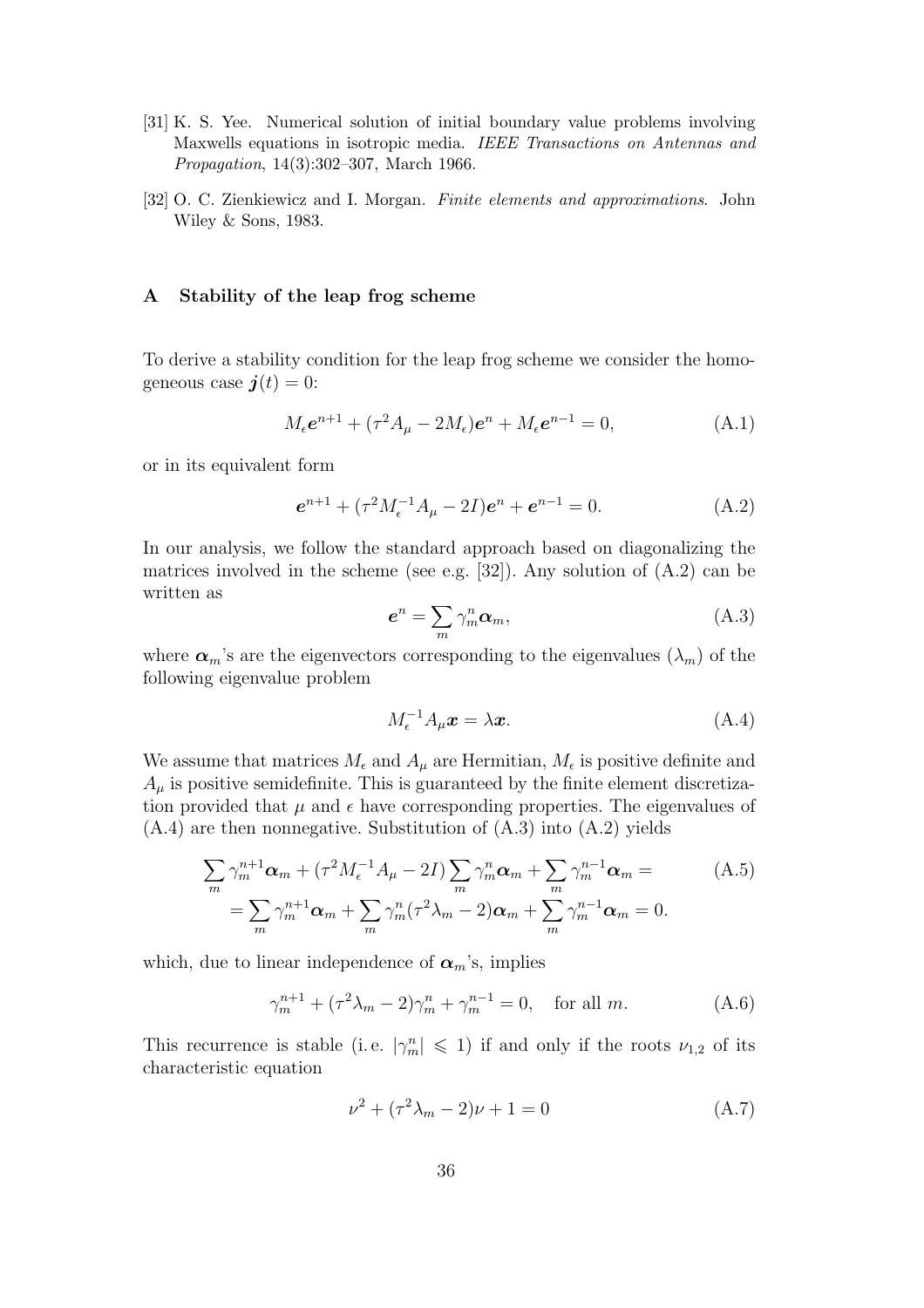do not exceed one in absolute value. The solution of (A.7) is

$$
\nu_{1,2} = 1 - \frac{\tau^2}{2} \lambda_m \pm \sqrt{(1 - \frac{\tau^2}{2} \lambda_m)^2 - 1}.
$$
 (A.8)

A straightforward computation shows that the stability condition  $|\nu_{1,2}| \leq 1$  is fulfilled if and only if

$$
(1 - \frac{\tau^2}{2}\lambda_m)^2 - 1 \leq 0,
$$
\n(A.9)

which, together with (A.8), necessarily means that  $|\nu_{1,2}| = 1$ . The solutions of (A.9) satisfy

$$
\tau^2 \leqslant \frac{4}{\lambda_m}, \quad \text{for all } m, \quad (\lambda_m \geqslant 0).
$$

Then the stability condition for the leap frog scheme is

$$
\tau^2 \leqslant \frac{4}{\lambda_{\max}},
$$

where  $\lambda_{\text{max}}$  is the maximum eigenvalue of the matrix  $M_{\epsilon}^{-1}A_{\mu}$ .

# **B Dispersion relation matrices** F **and** G

The matrices F and G in (4.12) on a cubic mesh with element size  $h \times h \times h$ are given as:

the matrix  $F$  is diagonal, with entries

$$
F_{11} = \frac{1}{9}\cos(hk_2)\cos(hk_3) + \frac{2}{9}\cos(k_3h) + \frac{2}{9}\cos(k_2h) + \frac{4}{9},
$$
  
\n
$$
F_{22} = \frac{1}{9}\cos(hk_1)\cos(hk_3) + \frac{2}{9}\cos(k_3h) + \frac{2}{9}\cos(k_1h) + \frac{4}{9},
$$
  
\n
$$
F_{33} = \frac{1}{9}\cos(hk_1)\cos(hk_2) + \frac{2}{9}\cos(k_2h) + \frac{2}{9}\cos(k_1h) + \frac{4}{9},
$$

the matrix  $G$  is complex Hermitian with entries

$$
G = \begin{pmatrix} g_{11} & g_{12} & g_{13} \\ \bar{g}_{12} & g_{22} & g_{23} \\ \bar{g}_{13} & \bar{g}_{23} & g_{33} \end{pmatrix},
$$